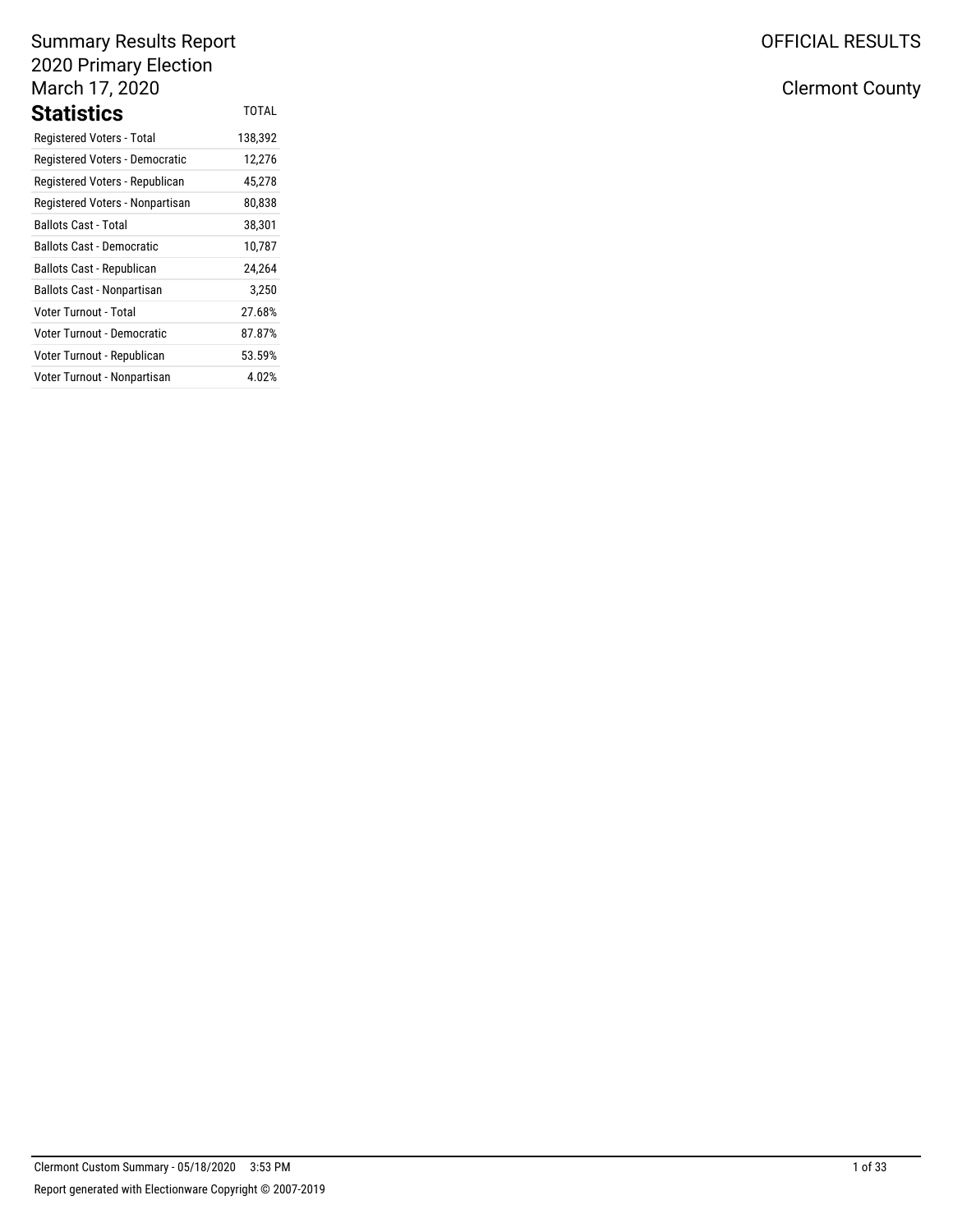### Clermont County

### **Dem For Delegates-at-Large and Alternates-at-Large to the National Convention**

| Vote For 1                |       |        |  |
|---------------------------|-------|--------|--|
|                           | TOTAL | VOTE % |  |
| Michael Bennet            | 21    | 0.20%  |  |
| Joseph R. Biden, Jr.      | 7,571 | 71.27% |  |
| Michael R. Bloomberg      | 288   | 2.71%  |  |
| <b>Candidate Withdrew</b> | 18    | 0.17%  |  |
| Pete Buttigieg            | 194   | 1.83%  |  |
| <b>Tulsi Gabbard</b>      | 59    | 0.56%  |  |
| Amy Klobuchar             | 118   | 1.11%  |  |
| <b>Deval Patrick</b>      | 5     | 0.05%  |  |
| <b>Bernie Sanders</b>     | 1,959 | 18.44% |  |
| <b>Tom Steyer</b>         | 27    | 0.25%  |  |
| Elizabeth Warren          | 324   | 3.05%  |  |
| Write-In Totals           | 39    | 0.37%  |  |
| Write-In: Undeclared      | 24    | 0.23%  |  |
| Write-In: Andrew Yang     | 15    | 0.14%  |  |
| Not Assigned              | 0     | 0.00%  |  |
| Overvotes                 | 18    |        |  |
| Undervotes                | 146   |        |  |

#### **Dem For Representative to Congress (2nd District)** Vote For 1

|                 | TOTAI<br>VOTF %  |
|-----------------|------------------|
| Jaime M. Castle | 100.00%<br>8.046 |
| Overvotes       | n                |
| Undervotes      | 2.741            |
|                 |                  |

#### **Dem For Justice of the Supreme Court (1-1)** Vote For 1

|                   | TOTAL<br>VOTF % |
|-------------------|-----------------|
| John P. O'Donnell | 7.736 100.00%   |
| Overvotes         | n               |
| Undervotes        | 3.051           |
|                   |                 |

#### **Dem For Justice of the Supreme Court (1-2)** Vote For 1

| VULCIUII         |                  |
|------------------|------------------|
|                  | TOTAL VOTE %     |
| Jennifer Brunner | 100.00%<br>7.926 |
| Overvotes        | $\theta$         |
| Undervotes       | 2,861            |
|                  |                  |

#### **Dem For Judge of the Court of Appeals (12th District) 1-1** Vote For 1

|                         | TOTAL  | VOTE % |
|-------------------------|--------|--------|
| No Valid Petition Filed | O      |        |
| Overvotes               | n      |        |
| Undervotes              | 10.787 |        |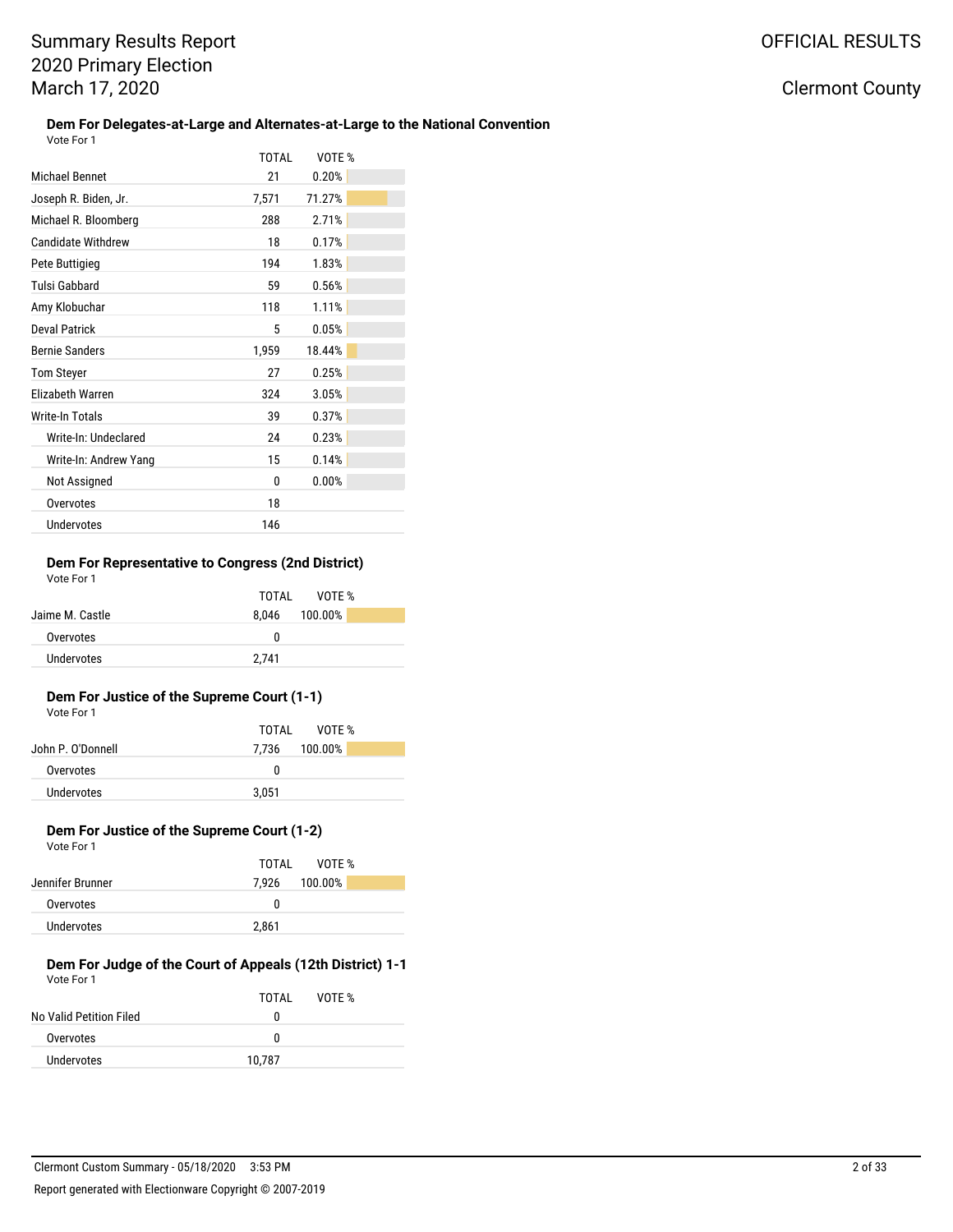### OFFICIAL RESULTS

### Clermont County

#### **Dem For Judge of the Court of Appeals (12th District) 2-9** Vote For 1

|                         | TOTAL  | VOTF % |  |
|-------------------------|--------|--------|--|
| No Valid Petition Filed | n      |        |  |
| Overvotes               | n      |        |  |
| Undervotes              | 10.787 |        |  |

### **Dem For State Senator (14th District)**

Vote For 1

|             | VOTF %<br>TOTAI |  |
|-------------|-----------------|--|
| Ryan Ottney | 7,923 100.00%   |  |
| Overvotes   | 0               |  |
| Undervotes  | 2,864           |  |

#### **Dem For State Representative (65th District)** Vote For 1

| TOTAL<br>VOTF %  |
|------------------|
| 100.00%<br>5.396 |
| $\theta$         |
| 1.936            |
|                  |

#### **Dem For State Representative (66th District)** Vote For 1

| VULTE FUIT              |       |        |  |
|-------------------------|-------|--------|--|
|                         | TOTAI | VOTF % |  |
| No Valid Petition Filed | 0     |        |  |
| Overvotes               | O     |        |  |
| Undervotes              | 3,455 |        |  |

### **Dem For Judge of the Court of Common Pleas (Probate/Juvenile Division)**

Vote For 1

| No Valid Petition Filed | TOTAI<br>$^{(1)}$ | VOTF % |
|-------------------------|-------------------|--------|
| Overvotes               | O                 |        |
| Undervotes              | 10.787            |        |

### **Dem For County Commissioner (1-2)**

| Vote For 1 |  |
|------------|--|
|            |  |

|                         | TOTAI | VOTE %  |  |
|-------------------------|-------|---------|--|
| Write-In Totals         | 1.127 | 100.00% |  |
| Write-In: Jeff Richards | 597   | 52.97%  |  |
| Write-In: Undeclared    | 530   | 47.03%  |  |
| Not Assigned            | 0     | 0.00%   |  |
| Overvotes               | n     |         |  |
| Undervotes              | 9.660 |         |  |

#### **Dem For County Commissioner (1-3)** Vote For 1

| VULE FUI I              |        |        |  |
|-------------------------|--------|--------|--|
|                         | TOTAI  | VOTF % |  |
| No Valid Petition Filed | o      |        |  |
| Overvotes               | n      |        |  |
| Undervotes              | 10,787 |        |  |
|                         |        |        |  |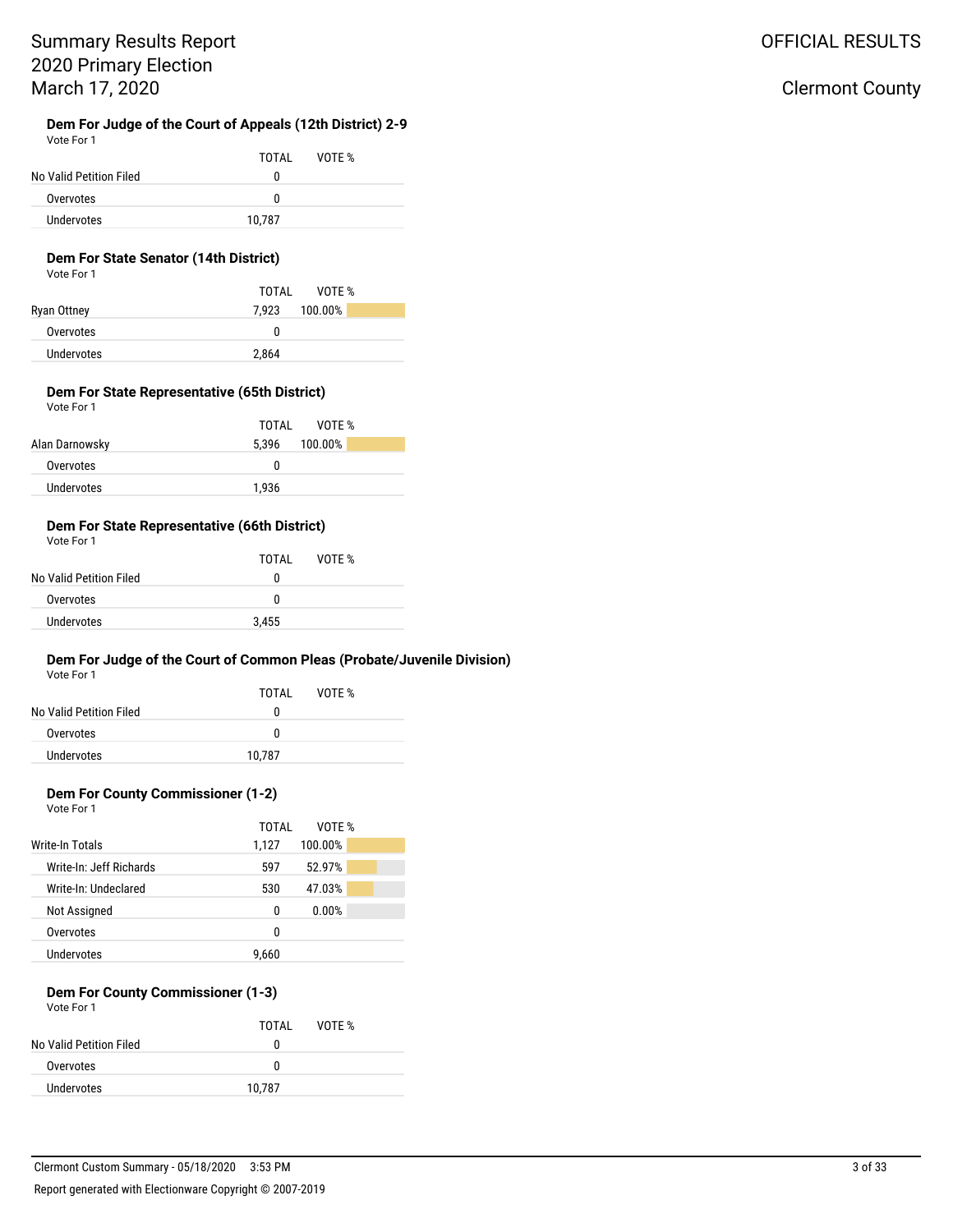# OFFICIAL RESULTS

# Clermont County

### **Dem For Prosecuting Attorney**

|                         | TOTAI  | VOTE % |  |
|-------------------------|--------|--------|--|
| No Valid Petition Filed | o      |        |  |
| Overvotes               | n      |        |  |
| Undervotes              | 10,787 |        |  |

### **Dem For Clerk of the Court of Common Pleas**

|--|

|              | TOTAI<br>VOTF %  |
|--------------|------------------|
| Acacia Uible | 100.00%<br>6.570 |
| Overvotes    | 0                |
| Undervotes   | 4.217            |

#### **Dem For Sheriff** Vote For 1

| VULCIUII                |        |        |  |
|-------------------------|--------|--------|--|
|                         | TOTAI  | VOTF % |  |
| No Valid Petition Filed | o      |        |  |
| Overvotes               | n      |        |  |
| Undervotes              | 10.787 |        |  |
|                         |        |        |  |

### **Dem For County Recorder**

| Vote For 1              |        |        |  |
|-------------------------|--------|--------|--|
|                         | TOTAI  | VOTE % |  |
| No Valid Petition Filed | o      |        |  |
| Overvotes               | n      |        |  |
| Undervotes              | 10.787 |        |  |

### **Dem For County Treasurer**

Vote For 1

### **Dem For County Engineer**

Vote For 1

|                         | TOTAI  | VOTE % |  |
|-------------------------|--------|--------|--|
| No Valid Petition Filed | 0      |        |  |
| Overvotes               | o      |        |  |
| Undervotes              | 10,787 |        |  |

### **Dem For Coroner**

| TOTAI  | VOTE % |
|--------|--------|
| 0      |        |
| 0      |        |
| 10,787 |        |
|        |        |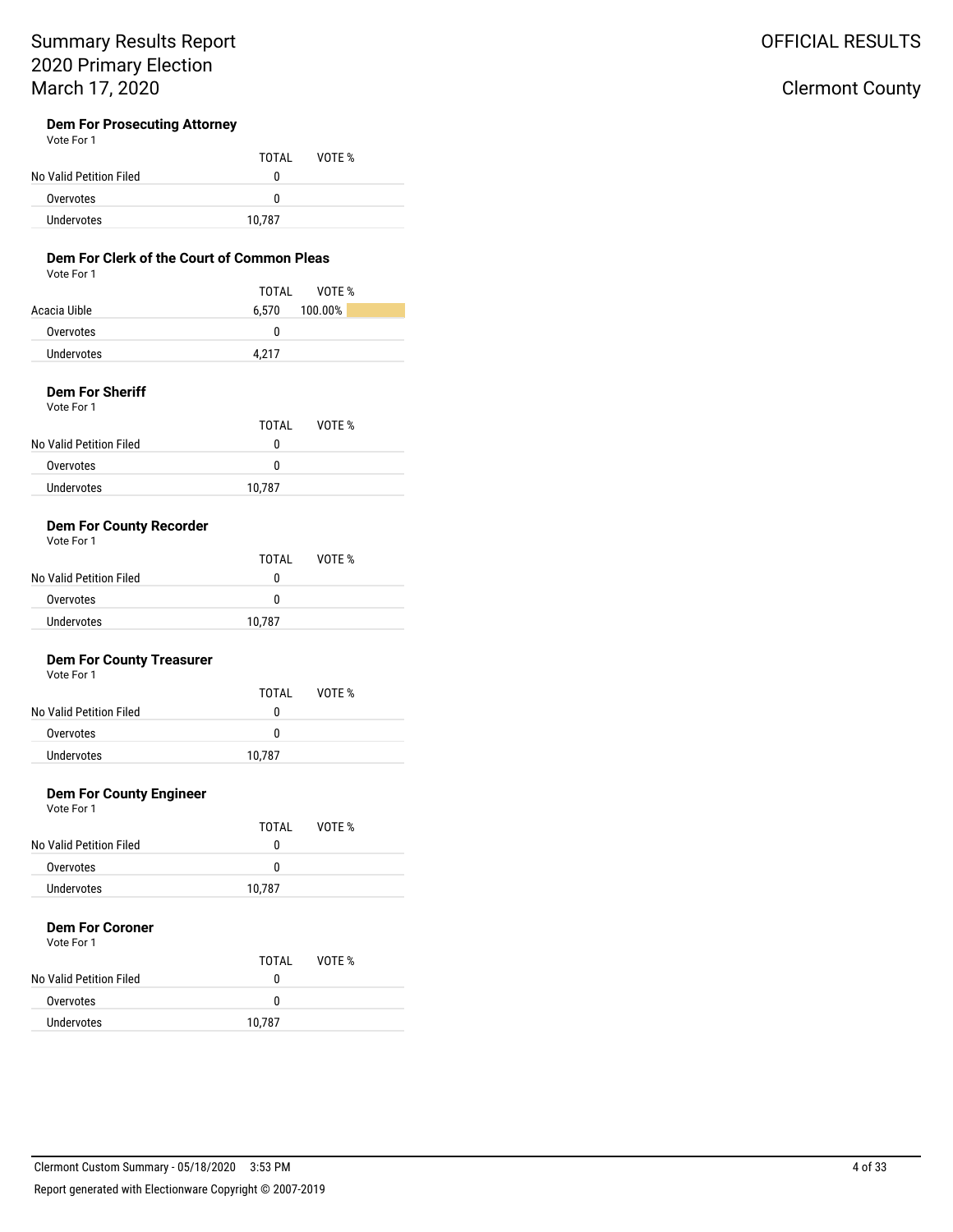# OFFICIAL RESULTS

### Clermont County

#### **Dem For Member of County Central Committee Loveland City A** Vote For 1

|                         | TOTAI | VOTF % |  |
|-------------------------|-------|--------|--|
| No Valid Petition Filed | 0     |        |  |
| Overvotes               | n     |        |  |
| <b>Undervotes</b>       | 59    |        |  |

#### **Dem For Member of County Central Committee Loveland City B** Vote For 1

| No Valid Petition Filed | TOTAL<br>0 | VOTF % |
|-------------------------|------------|--------|
| Overvotes               | o          |        |
| Undervotes              | 181        |        |

#### **Dem For Member of County Central Committee Batavia Village A** Vote For 1

|                   | TOTAI<br>VOTF % |
|-------------------|-----------------|
| Chris A. Dennison | 100.00%<br>65   |
| Overvotes         | 0               |
| Undervotes        | 13              |

#### **Dem For Member of County Central Committee Batavia Township A** Vote For 1

|                   | TOTAL<br>VOTE % |
|-------------------|-----------------|
| Judy Miller       | 100.00%<br>75   |
| Overvotes         | 0               |
| <b>Undervotes</b> | 36              |

#### **Dem For Member of County Central Committee Batavia Township B** Vote For 1

| No Valid Petition Filed | TOTAI<br>0 | VOTF % |  |
|-------------------------|------------|--------|--|
| Overvotes               | n          |        |  |
| Undervotes              | 60         |        |  |

### **Dem For Member of County Central Committee Batavia Township C** Vote For 1

|                  | VOTF %<br>TOTAL |
|------------------|-----------------|
| Timothy M. Young | 100.00%<br>36   |
| Overvotes        | O               |
| Undervotes       | 18              |

#### **Dem For Member of County Central Committee Batavia Township D** Vote For 1

|                         | TOTAI       | VOTF % |
|-------------------------|-------------|--------|
| No Valid Petition Filed | $^{\prime}$ |        |
| Overvotes               | n           |        |
| Undervotes              | 115         |        |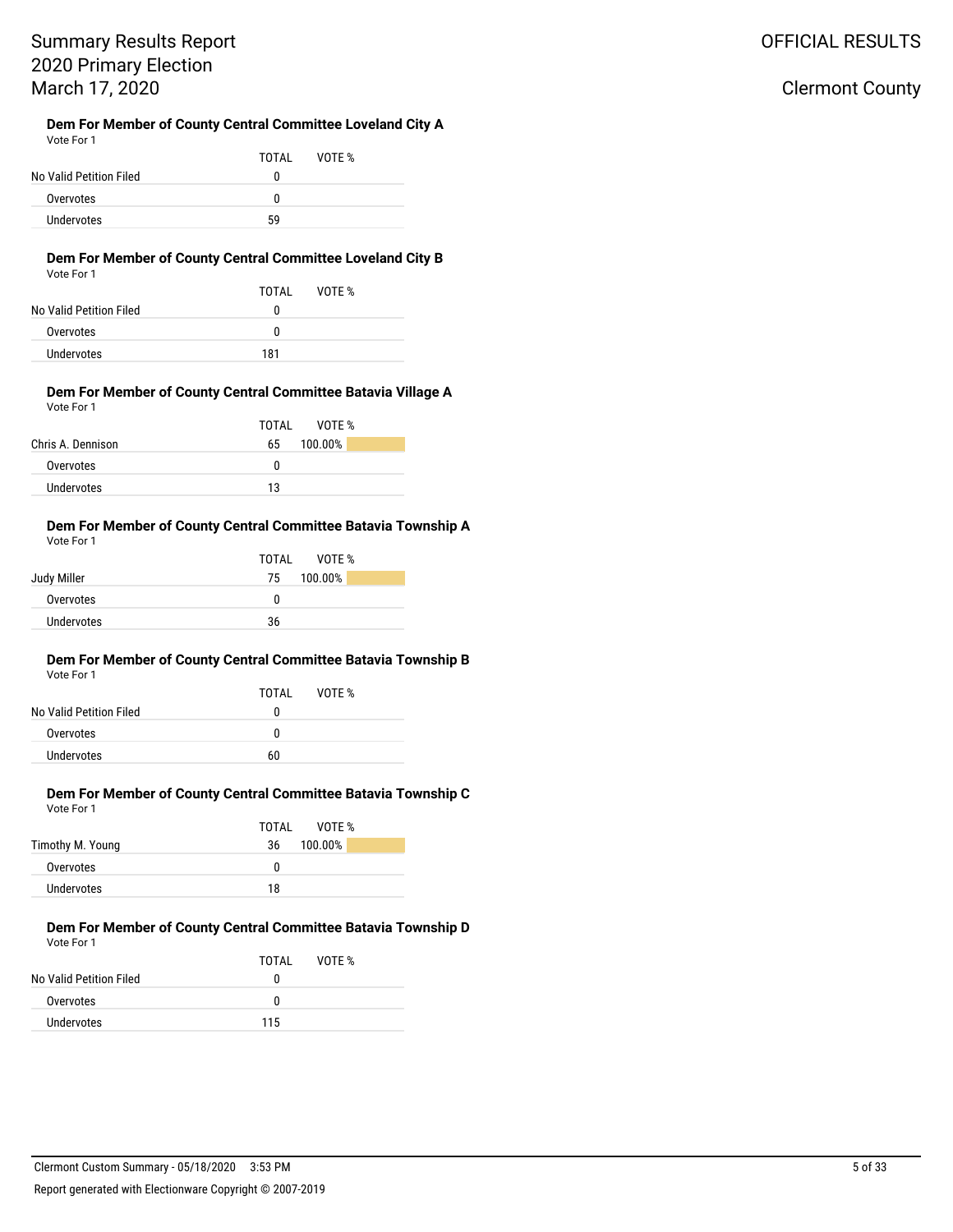# Summary Results Report 2020 Primary Election March 17, 2020

#### **Dem For Member of County Central Committee Batavia Township E** Vote For 1

|                         | TOTAL | VOTF % |
|-------------------------|-------|--------|
| No Valid Petition Filed | O     |        |
| Overvotes               | n     |        |
| Undervotes              | 76    |        |

#### **Dem For Member of County Central Committee Batavia Township F** Vote For 1

| VOTE % |
|--------|
|        |
|        |

| 10 1911 - 1911 - 1921 - 1931 - 1932 - 1933 - 1934 - 1935 - 1937 - 1938 - 1938 - 1938 - 1938 - 1938 - 1938 - 19 | u  |  |
|----------------------------------------------------------------------------------------------------------------|----|--|
| Overvotes                                                                                                      |    |  |
| Undervotes                                                                                                     | 07 |  |

#### **Dem For Member of County Central Committee Batavia Township G** Vote For 1

| TOTAL | VOTF % |  |
|-------|--------|--|
| 0     |        |  |
| 0     |        |  |
| 73    |        |  |
|       |        |  |

#### **Dem For Member of County Central Committee Batavia Township H** Vote For 1

| .                       |       |        |  |
|-------------------------|-------|--------|--|
|                         | TOTAL | VOTF % |  |
| No Valid Petition Filed | o     |        |  |
| Overvotes               | n     |        |  |
| Undervotes              | 44    |        |  |
|                         |       |        |  |

#### **Dem For Member of County Central Committee Batavia Township I** Vote For 1

| No Valid Petition Filed | TOTAL<br>0 | VOTF % |  |
|-------------------------|------------|--------|--|
| Overvotes               | 0          |        |  |
| Undervotes              | 50         |        |  |

### **Dem For Member of County Central Committee Batavia Township J** Vote For 1

|             | TOTAL<br>VOTF % |
|-------------|-----------------|
| Steven Neff | 100.00%<br>37   |
| Overvotes   | 0               |
| Undervotes  | q               |

#### **Dem For Member of County Central Committee Batavia Township K** Vote For 1

|                         | TOTAI | VOTF % |
|-------------------------|-------|--------|
| No Valid Petition Filed | n     |        |
| Overvotes               | n     |        |
| Undervotes              | 73    |        |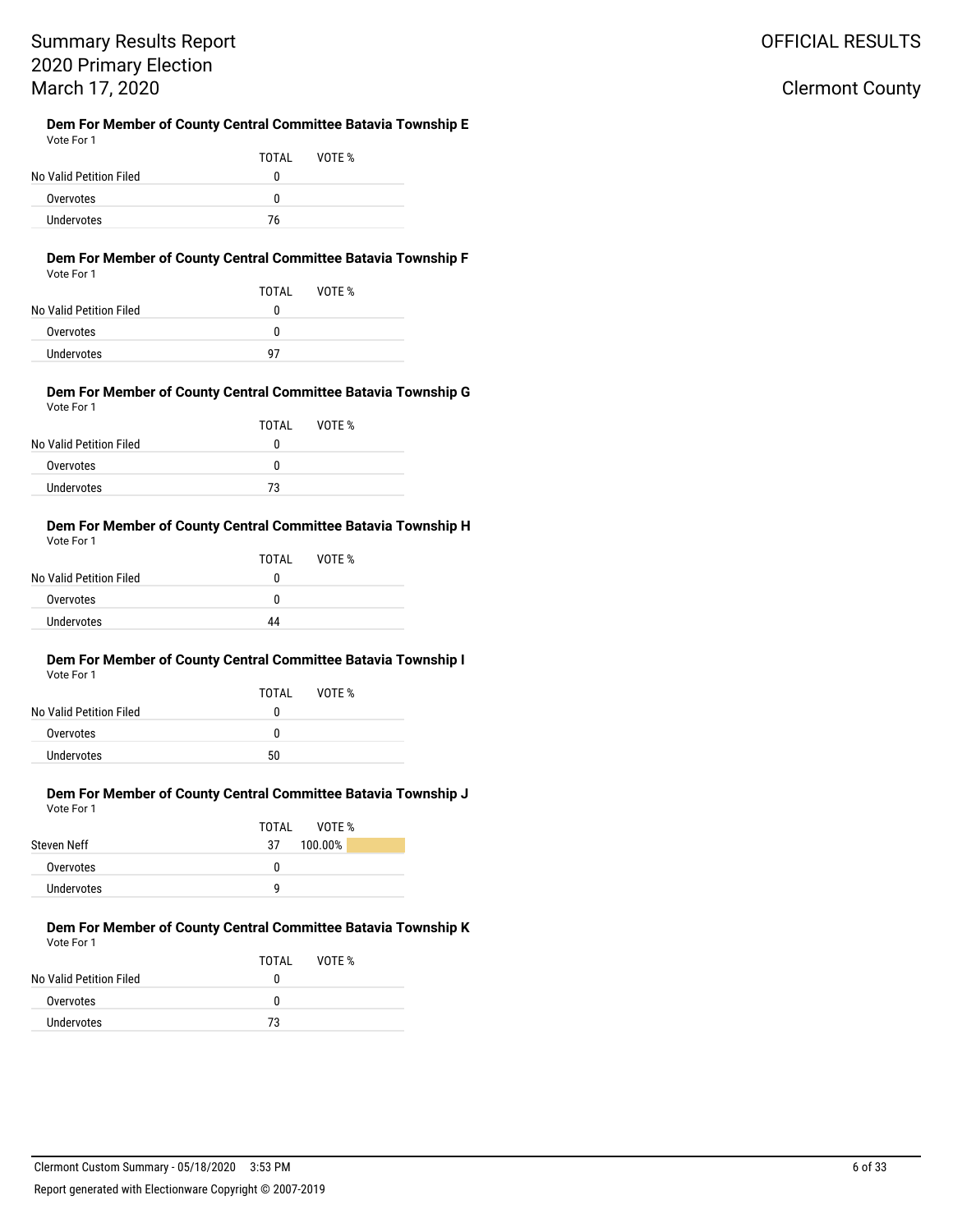# Summary Results Report 2020 Primary Election March 17, 2020

# **Dem For Member of County Central Committee Batavia Township L**

|            | <b>Define of Michael Of Obanty Octivial Commutes Datavia Formom</b> |  |
|------------|---------------------------------------------------------------------|--|
| Vote For 1 |                                                                     |  |

|                | VOTF %<br>TOTAL |
|----------------|-----------------|
| Timothy Hisnay | 100.00%<br>55   |
| Overvotes      | n               |
| Undervotes     | 12              |

#### **Dem For Member of County Central Committee Batavia Township M** Vote For 1

|                   | TOTAL<br>VOTF % |
|-------------------|-----------------|
| Richard J. Perry  | 100.00%<br>46   |
| Overvotes         | 0               |
| <b>Undervotes</b> | つつ              |

#### **Dem For Member of County Central Committee Batavia Township N** Vote For 1

| TOTAI | VOTF % |  |
|-------|--------|--|
| 0     |        |  |
| 0     |        |  |
| 100   |        |  |
|       |        |  |

#### **Dem For Member of County Central Committee Batavia Township O** Vote For 1

| .                       |       |        |  |
|-------------------------|-------|--------|--|
|                         | TOTAI | VOTE % |  |
| No Valid Petition Filed | 0     |        |  |
| Overvotes               | o     |        |  |
| Undervotes              | 80    |        |  |
|                         |       |        |  |

#### **Dem For Member of County Central Committee Felicity Village** Vote For 1

| No Valid Petition Filed | TOTAI<br>0 | VOTF % |  |
|-------------------------|------------|--------|--|
| Overvotes               | n          |        |  |
| Undervotes              | 8          |        |  |
|                         |            |        |  |

#### **Dem For Member of County Central Committee Franklin Township A** Vote For 1

|                 | TOTAL<br>VOTF % |
|-----------------|-----------------|
| Tonia Blackburn | 100.00%<br>31   |
| Overvotes       | 0               |
| Undervotes      | 5               |

#### **Dem For Member of County Central Committee Franklin Township B** Vote For 1

|                         | TOTAL | VOTF % |
|-------------------------|-------|--------|
| No Valid Petition Filed | o     |        |
| Overvotes               | o     |        |
| Undervotes              | 18    |        |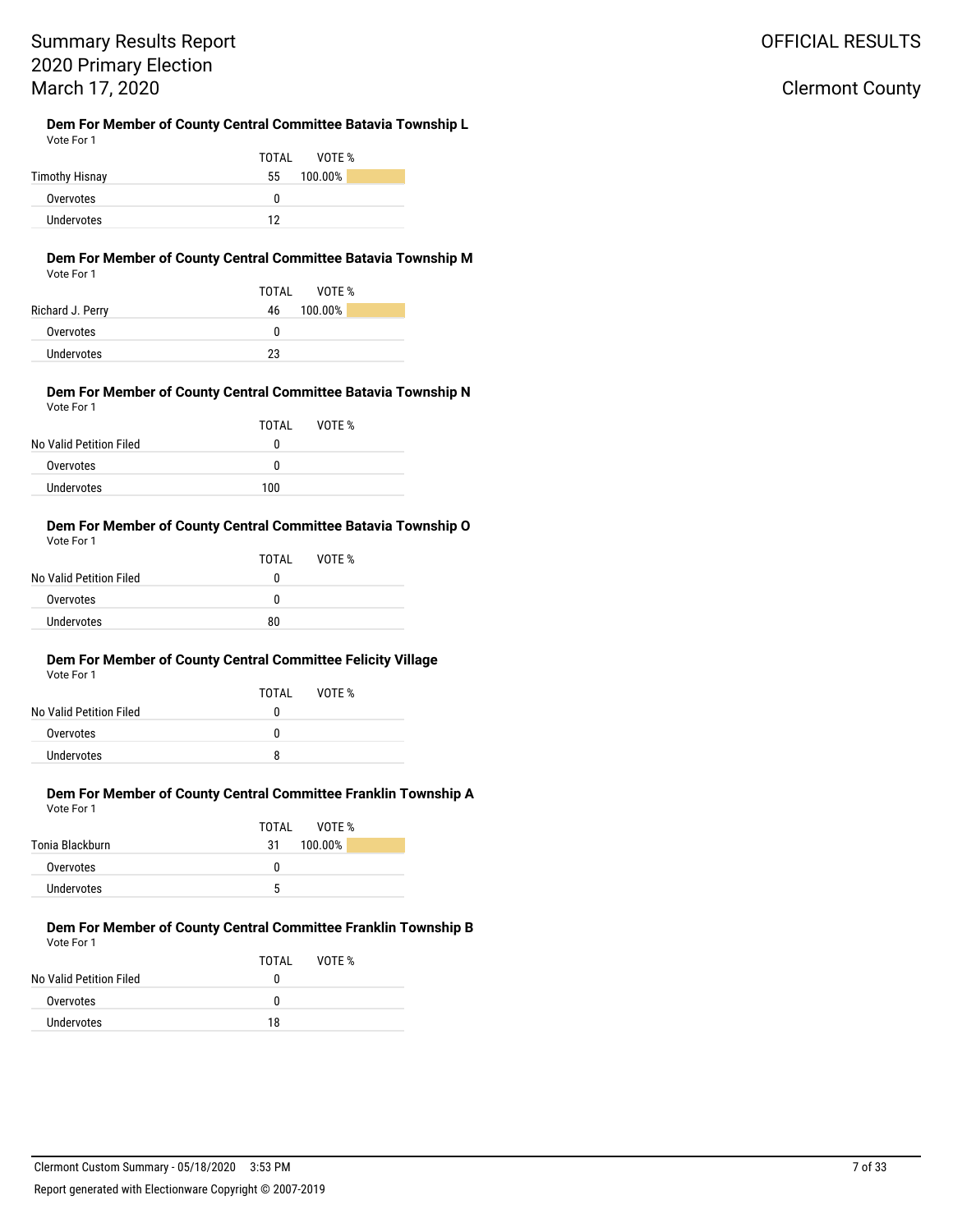# Summary Results Report 2020 Primary Election March 17, 2020

#### **Dem For Member of County Central Committee Franklin Township D** Vote For 1

|                         | TOTAI | VOTF % |  |
|-------------------------|-------|--------|--|
| No Valid Petition Filed |       |        |  |
| Overvotes               | n     |        |  |
| Undervotes              | 20    |        |  |

### **Dem For Member of County Central Committee Goshen Township A**

| Vote For 1 |  |
|------------|--|
|------------|--|

| .                       |       |        |
|-------------------------|-------|--------|
|                         | TOTAI | VOTF % |
| No Valid Petition Filed | o     |        |
| Overvotes               | o     |        |
| <b>Undervotes</b>       | 33    |        |

#### **Dem For Member of County Central Committee Goshen Township B** Vote For 1

|              | TOTAL<br>VOTE % |
|--------------|-----------------|
| Alice Bailey | 100.00%<br>39   |
| Overvotes    | 0               |
| Undervotes   | 12              |

#### **Dem For Member of County Central Committee Goshen Township D** Vote For 1

|                       | TOTAI<br>VOTF % |
|-----------------------|-----------------|
| <b>Bonnie Carlier</b> | 100.00%<br>28   |
| Overvotes             | n               |
| Undervotes            | 12              |

#### **Dem For Member of County Central Committee Goshen Township E** Vote For 1

| No Valid Petition Filed | TOTAI<br>o | VOTF % |  |
|-------------------------|------------|--------|--|
| Overvotes               | n          |        |  |
| Undervotes              | .59        |        |  |

#### **Dem For Member of County Central Committee Goshen Township F** Vote For 1

|                         | TOTAL | VOTF % |
|-------------------------|-------|--------|
| No Valid Petition Filed | 0     |        |
| Overvotes               | 0     |        |
| Undervotes              | 22    |        |

#### **Dem For Member of County Central Committee Goshen Township G** Vote For 1

|                         | TOTAI | VOTE % |
|-------------------------|-------|--------|
| No Valid Petition Filed | o     |        |
| Overvotes               | o     |        |
| Undervotes              | 22    |        |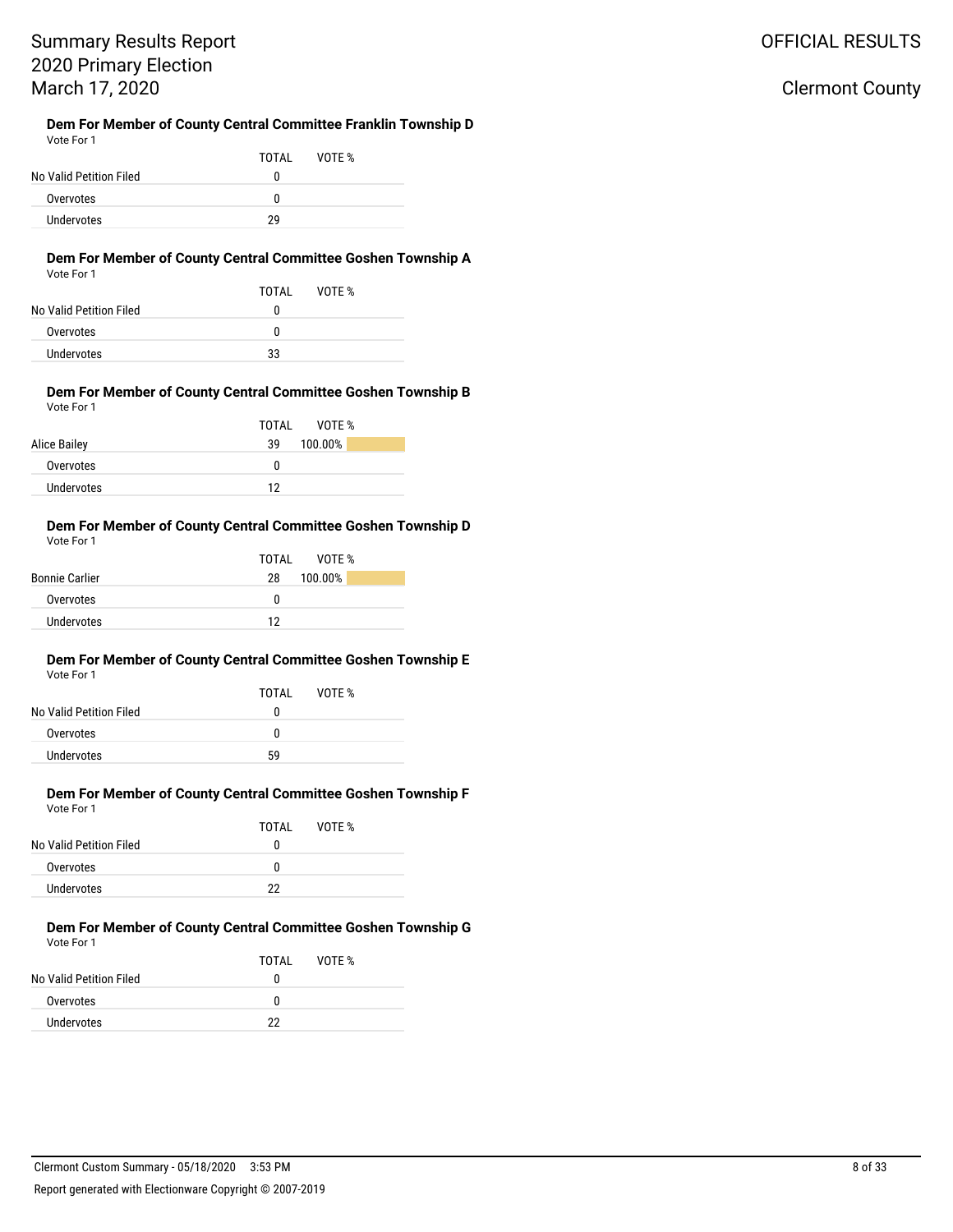### Clermont County

#### **Dem For Member of County Central Committee Goshen Township I** Vote For 1

|                         | TOTAL | VOTF % |  |
|-------------------------|-------|--------|--|
| No Valid Petition Filed |       |        |  |
| Overvotes               | n     |        |  |
| Undervotes              | 12    |        |  |

### **Dem For Member of County Central Committee Goshen Township J**

| Vote For 1 |  |  |
|------------|--|--|
|            |  |  |

|                         | TOTAL | VOTF % |
|-------------------------|-------|--------|
| No Valid Petition Filed | o     |        |
| Overvotes               | o     |        |
| Undervotes              | 38    |        |

#### **Dem For Member of County Central Committee Goshen Township K** Vote For 1

| TOTAL | VOTE % |  |
|-------|--------|--|
| 0     |        |  |
| 0     |        |  |
| 36    |        |  |
|       |        |  |

#### **Dem For Member of County Central Committee Goshen Township L** Vote For 1

|                         | TOTAL | VOTE % |  |
|-------------------------|-------|--------|--|
| No Valid Petition Filed | o     |        |  |
| Overvotes               | 0     |        |  |
| Undervotes              | 46    |        |  |
|                         |       |        |  |

#### **Dem For Member of County Central Committee Goshen Township M** Vote For 1

| No Valid Petition Filed | TOTAI<br>$^{(1)}$ | VOTF % |  |
|-------------------------|-------------------|--------|--|
| Overvotes               | n                 |        |  |
| Undervotes              | 27                |        |  |

#### **Dem For Member of County Central Committee Goshen Township N** Vote For 1

|                         | TOTAI | VOTE % |
|-------------------------|-------|--------|
| No Valid Petition Filed | O     |        |
| Overvotes               | O     |        |
| Undervotes              | 111   |        |

#### **Dem For Member of County Central Committee Jackson Township A** Vote For 1

|                         | TOTAL | VOTF % |
|-------------------------|-------|--------|
| No Valid Petition Filed | o     |        |
| Overvotes               | n     |        |
| Undervotes              | 15    |        |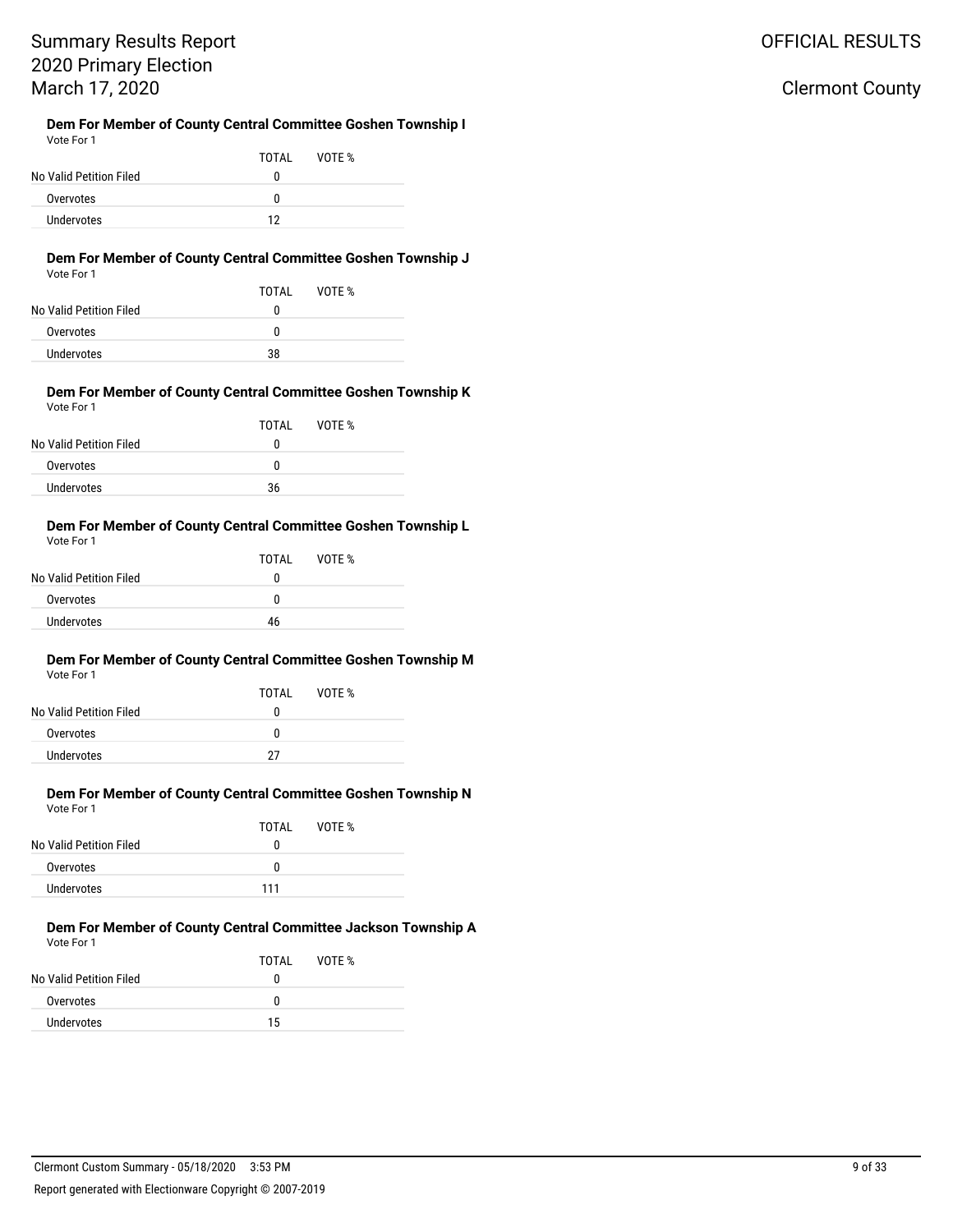#### **Dem For Member of County Central Committee Jackson Township B** Vote For 1

|                         | TOTAI | VOTF % |  |
|-------------------------|-------|--------|--|
| No Valid Petition Filed | n     |        |  |
| Overvotes               | n     |        |  |
| <b>Undervotes</b>       | 28    |        |  |

### **Dem For Member of County Central Committee Jackson Township C**

| Vote For 1 |  |  |
|------------|--|--|
|            |  |  |

|                         | TOTAL | VOTF % |
|-------------------------|-------|--------|
| No Valid Petition Filed | O     |        |
| Overvotes               | n     |        |
| <b>Undervotes</b>       | דר    |        |

#### **Dem For Member of County Central Committee Milford City A** Vote For 1

|                         | TOTAL | VOTF % |
|-------------------------|-------|--------|
| No Valid Petition Filed | 0     |        |
| Overvotes               | 0     |        |
| Undervotes              | 32    |        |

#### **Dem For Member of County Central Committee Milford City B** Vote For 1

|            | VOTF %<br>TOTAI |
|------------|-----------------|
| Mark Sund  | 100.00%<br>54   |
| Overvotes  | n               |
| Undervotes | 20              |

#### **Dem For Member of County Central Committee Milford City D** Vote For 1

|                         | TOTAI | VOTF % |  |
|-------------------------|-------|--------|--|
| No Valid Petition Filed | 0     |        |  |
| Overvotes               | 0     |        |  |
| Undervotes              | 49    |        |  |
|                         |       |        |  |

### **Dem For Member of County Central Committee Milford City E** Vote For 1

|            | VOTF %<br>TOTAI |
|------------|-----------------|
| Don Moss   | 100.00%<br>63   |
| Overvotes  | 0               |
| Undervotes | 18              |

#### **Dem For Member of County Central Committee Milford City F** Vote For 1

|                         | TOTAI | VOTF % |
|-------------------------|-------|--------|
| No Valid Petition Filed | o     |        |
| Overvotes               | o     |        |
| Undervotes              | 27    |        |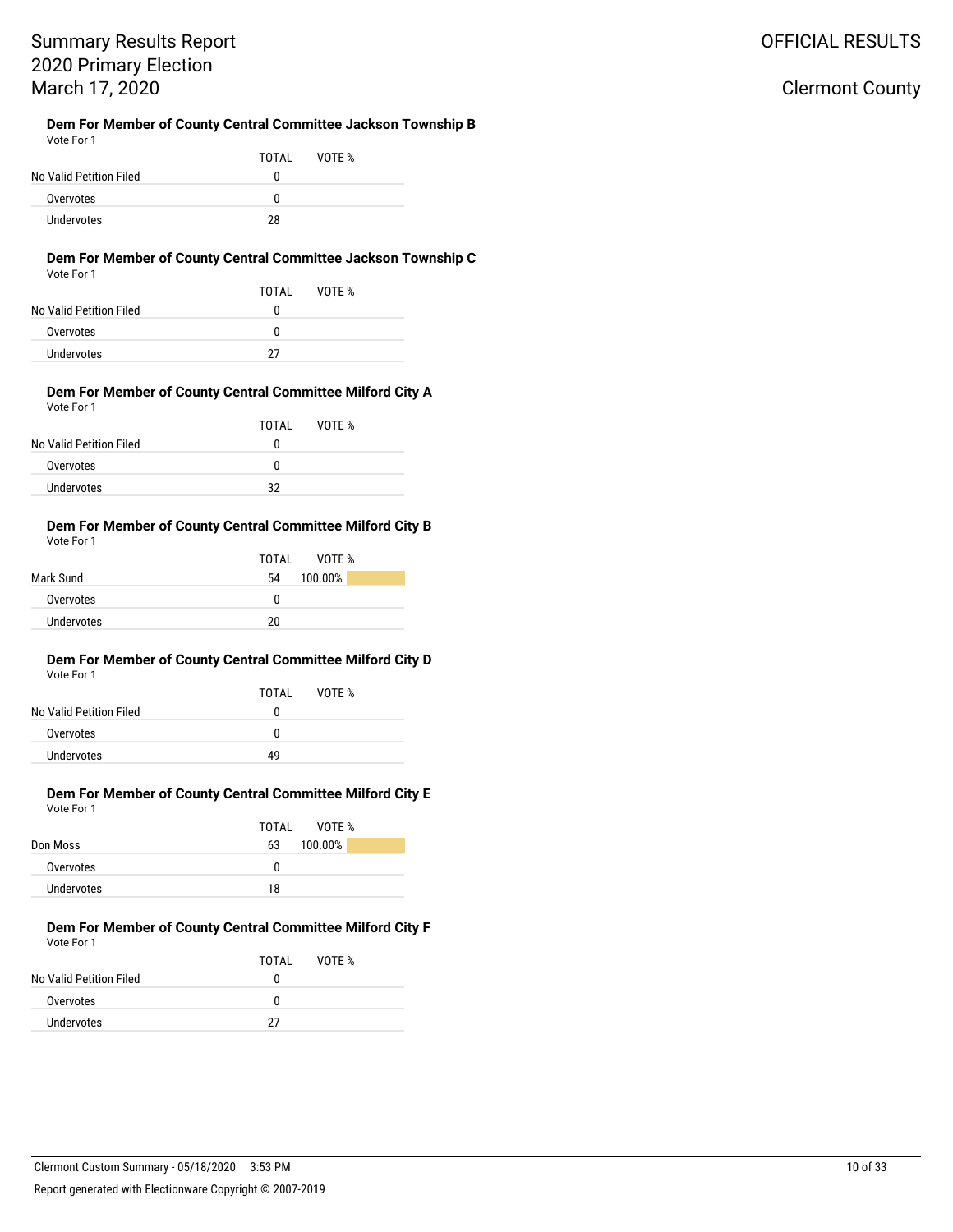### OFFICIAL RESULTS

### Clermont County

#### **Dem For Member of County Central Committee Milford City G** Vote For 1

| .                       |       |        |  |
|-------------------------|-------|--------|--|
|                         | TOTAI | VOTF % |  |
| No Valid Petition Filed | n     |        |  |
| Overvotes               | n     |        |  |
| <b>Undervotes</b>       | 110   |        |  |

#### **Dem For Member of County Central Committee Miami Township A** Vote For 1

|                   | VOTF %<br>TOTAI |
|-------------------|-----------------|
| Patricia Lawrence | 100.00%<br>91   |
| Overvotes         | n               |
| <b>Undervotes</b> | 36              |

#### **Dem For Member of County Central Committee Miami Township C** Vote For 1

|                         | TOTAL | VOTE % |  |
|-------------------------|-------|--------|--|
| No Valid Petition Filed | 0     |        |  |
| Overvotes               | 0     |        |  |
| Undervotes              | 136   |        |  |

#### **Dem For Member of County Central Committee Miami Township D** Vote For 1

|                         | TOTAI | VOTE % |  |
|-------------------------|-------|--------|--|
| No Valid Petition Filed | n     |        |  |
| Overvotes               | n     |        |  |
| Undervotes              | 43    |        |  |
|                         |       |        |  |

#### **Dem For Member of County Central Committee Miami Township E** Vote For 1

|                         | TOTAI | VOTF % |  |
|-------------------------|-------|--------|--|
| No Valid Petition Filed | 0     |        |  |
| Overvotes               | n     |        |  |
| Undervotes              | Δ7    |        |  |

#### **Dem For Member of County Central Committee Miami Township F** Vote For 1

|             | VOTF %<br>TOTAL |
|-------------|-----------------|
| Myra Powers | 100.00%<br>102  |
| Overvotes   | 0               |
| Undervotes  | 47              |

#### **Dem For Member of County Central Committee Miami Township G** Vote For 1

|                         | TOTAI | VOTF % |
|-------------------------|-------|--------|
| No Valid Petition Filed | o     |        |
| Overvotes               | n     |        |
| Undervotes              | 33    |        |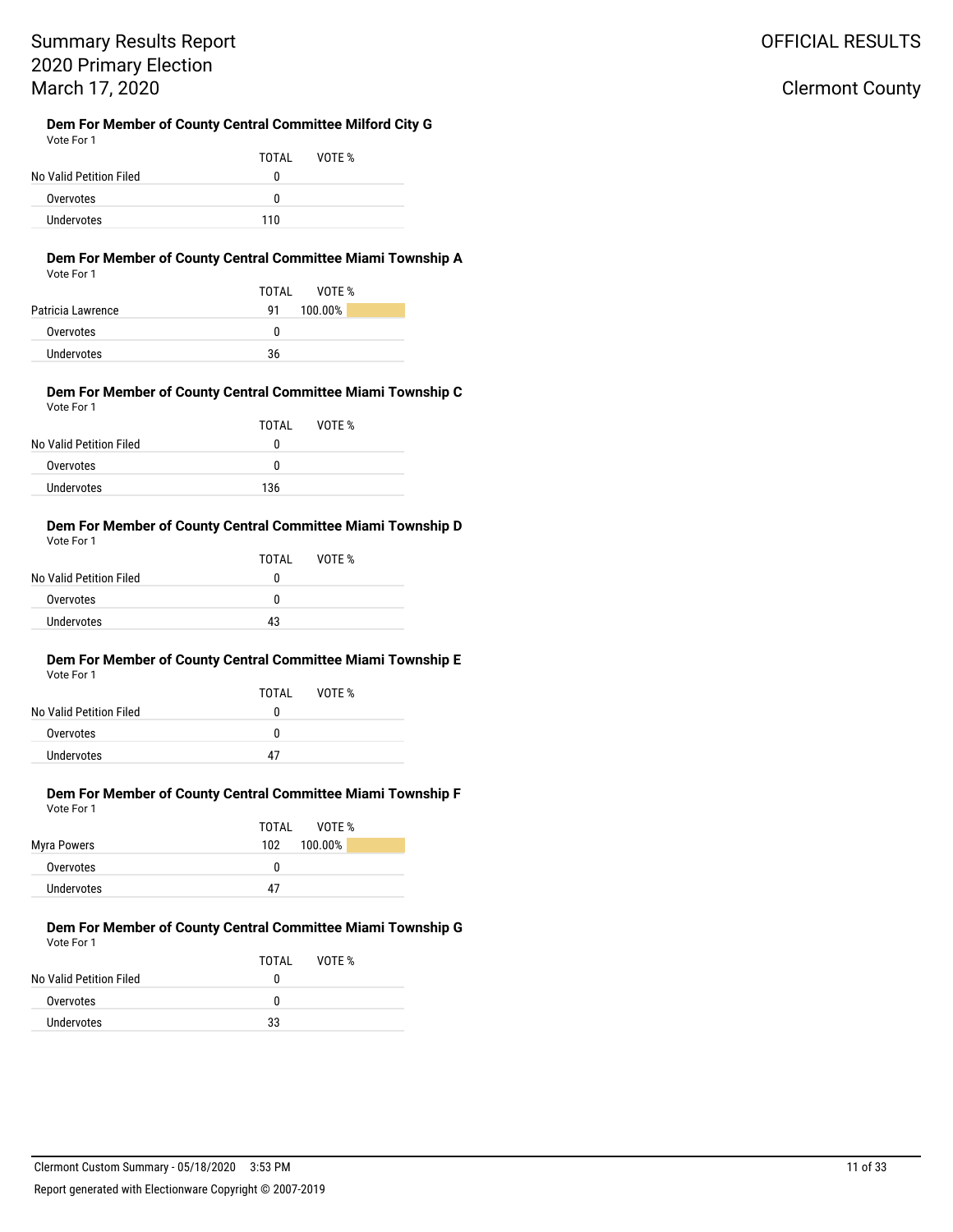### OFFICIAL RESULTS

### Clermont County

#### **Dem For Member of County Central Committee Miami Township H** Vote For 1

|                          | TOTAI<br>VOTF % |
|--------------------------|-----------------|
| Mary Ellen Steele-Pierce | 100.00%<br>31   |
| Overvotes                | n               |
| Undervotes               | 12              |

### **Dem For Member of County Central Committee Miami Township I**

| Vote For 1 |  |  |
|------------|--|--|
|------------|--|--|

|                         | TOTAL | VOTF % |  |
|-------------------------|-------|--------|--|
| No Valid Petition Filed | 0     |        |  |
| Overvotes               | 0     |        |  |
| Undervotes              | 67    |        |  |

#### **Dem For Member of County Central Committee Miami Township J** Vote For 1

|                         | TOTAI | VOTF % |  |
|-------------------------|-------|--------|--|
| No Valid Petition Filed | 0     |        |  |
| Overvotes               | n     |        |  |
| Undervotes              | 31    |        |  |

#### **Dem For Member of County Central Committee Miami Township K** Vote For 1

|                   | TOTAI<br>VOTF % |
|-------------------|-----------------|
| Thomas M. Jenkins | 103 100.00%     |
| Overvotes         | n               |
| Undervotes        | 36              |

#### **Dem For Member of County Central Committee Miami Township L** Vote For 1

|               | TOTAL<br>VOTF % |
|---------------|-----------------|
| Pamela Sisney | 100.00%<br>30   |
| Overvotes     | n               |
| Undervotes    | 10              |

### **Dem For Member of County Central Committee Miami Township M** Vote For 1

|                    | TOTAI<br>VOTF % |  |
|--------------------|-----------------|--|
| Benjamin M. Indino | 100.00%<br>51   |  |
| Overvotes          | n               |  |
| Undervotes         | 13              |  |

#### **Dem For Member of County Central Committee Miami Township N** Vote For 1

|                       | TOTAI<br>VOTF % |
|-----------------------|-----------------|
| <b>Elaine Barnett</b> | 100.00%<br>33   |
| Overvotes             | n               |
| Undervotes            | 10              |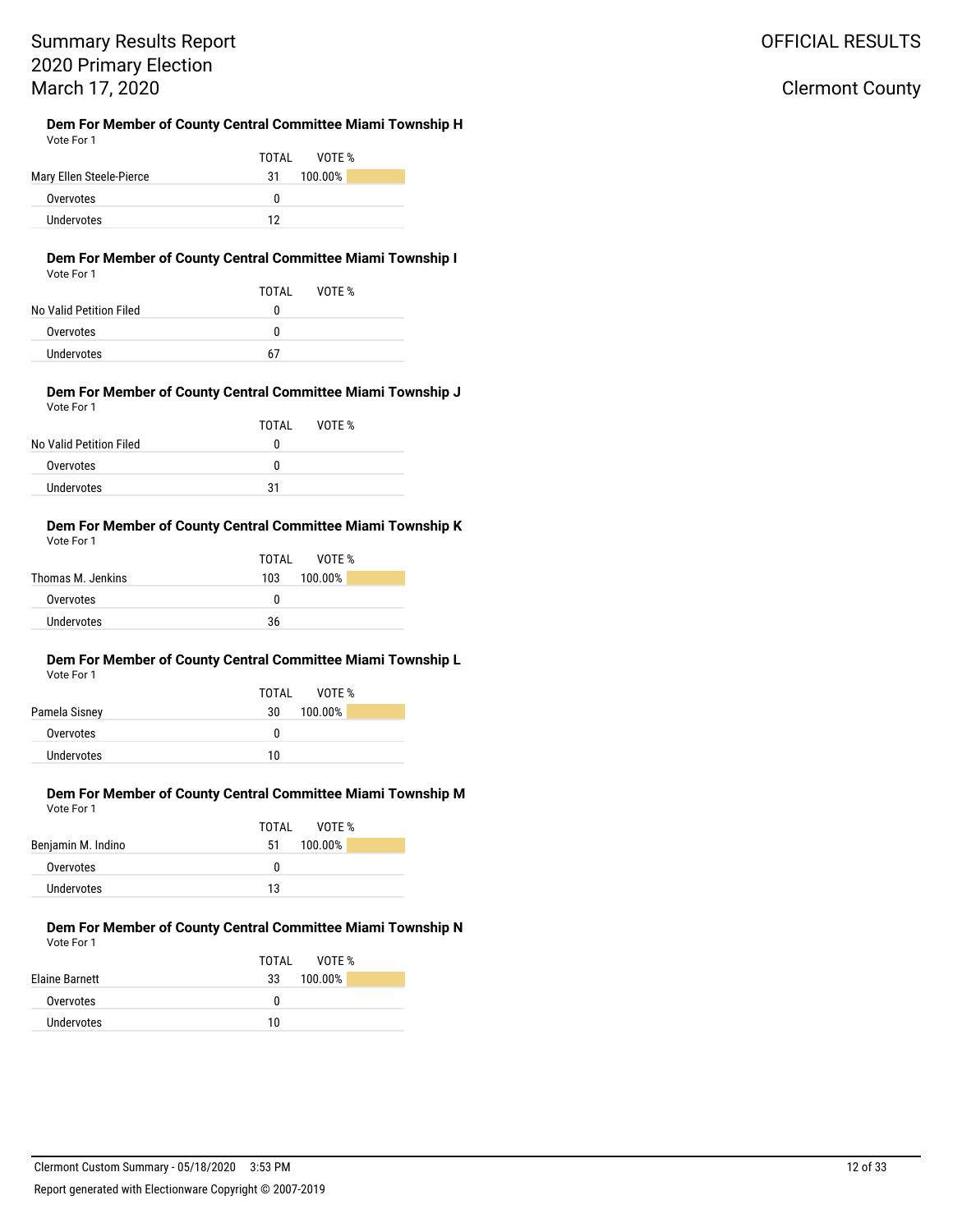### OFFICIAL RESULTS

### Clermont County

#### **Dem For Member of County Central Committee Miami Township P** Vote For 1

|                         | TOTAI | VOTF % |  |
|-------------------------|-------|--------|--|
| No Valid Petition Filed |       |        |  |
| Overvotes               | n     |        |  |
| Undervotes              | 27    |        |  |

#### **Dem For Member of County Central Committee Miami Township Q** Vote For 1

|                 | VOTF %<br>TOTAI |
|-----------------|-----------------|
| Jennifer Naylor | 100.00%<br>52   |
| Overvotes       | 0               |
| Undervotes      | 17              |

#### **Dem For Member of County Central Committee Miami Township R** Vote For 1

|                         | TOTAI | VOTF % |
|-------------------------|-------|--------|
| No Valid Petition Filed | 0     |        |
| Overvotes               | 0     |        |
| Undervotes              | 56    |        |

#### **Dem For Member of County Central Committee Miami Township S** Vote For 1

|                | TOTAL<br>VOTF % |
|----------------|-----------------|
| Gale D. Snoddy | 100.00%<br>21   |
| Overvotes      | n               |
| Undervotes     | a               |

#### **Dem For Member of County Central Committee Miami Township T** Vote For 1

| VOTE %<br>TOTAI |  |
|-----------------|--|
| 100.00%<br>36   |  |
| O               |  |
|                 |  |
|                 |  |

#### **Dem For Member of County Central Committee Miami Township U** Vote For 1

|                         | TOTAL | VOTE % |  |
|-------------------------|-------|--------|--|
| No Valid Petition Filed | 0     |        |  |
| Overvotes               | o     |        |  |
| Undervotes              | 48    |        |  |

#### **Dem For Member of County Central Committee Miami Township V** Vote For 1

|                      | TOTAI<br>VOTF % |
|----------------------|-----------------|
| <b>Ashley Patton</b> | 100.00%<br>12   |
| Overvotes            | O               |
| Undervotes           | 5               |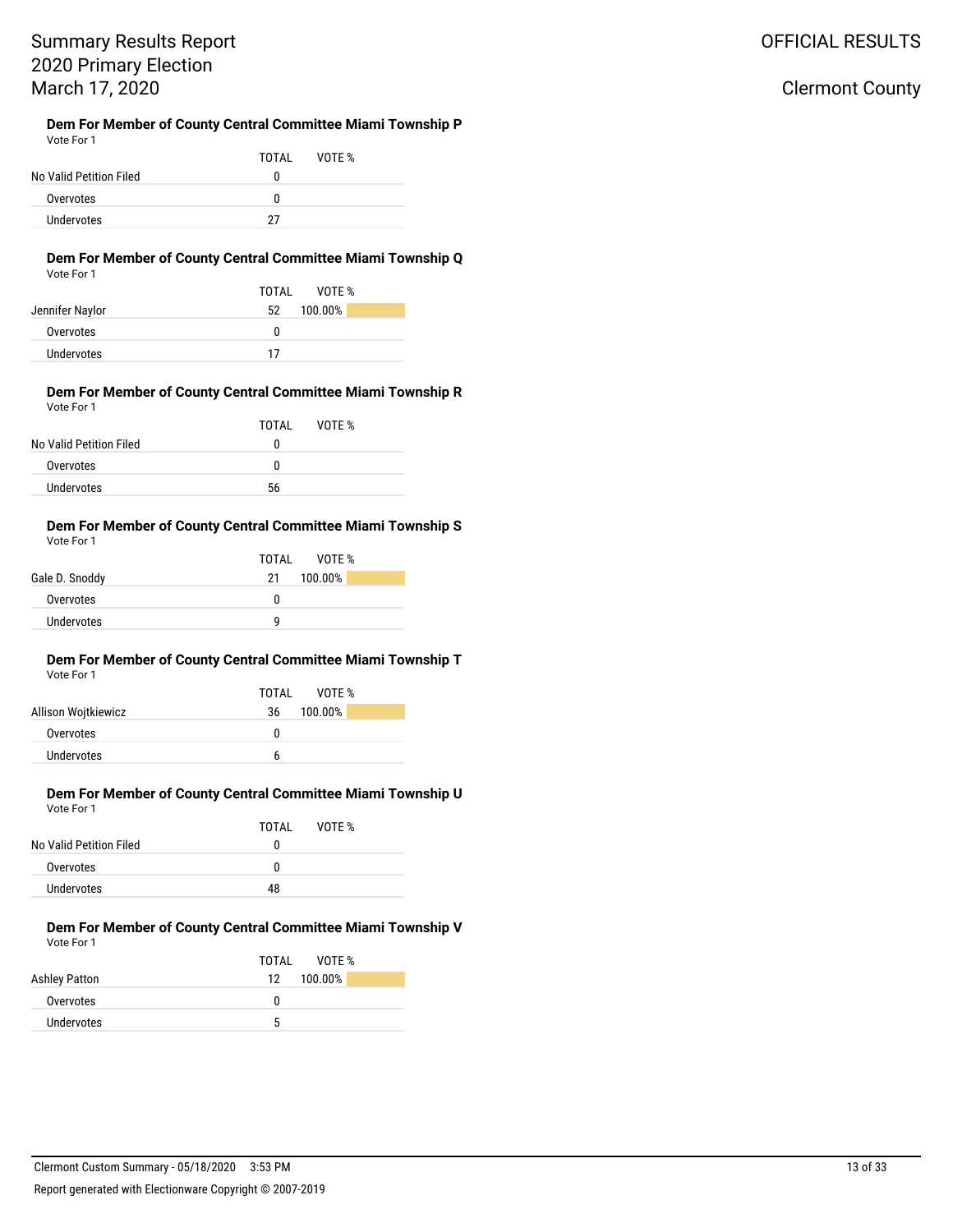### OFFICIAL RESULTS

### Clermont County

#### **Dem For Member of County Central Committee Miami Township X** Vote For 1

|                      | TOTAI<br>VOTF % |
|----------------------|-----------------|
| Michelle Szylakowski | 100.00%<br>70   |
| Overvotes            | o               |
| Undervotes           | 25              |

### **Dem For Member of County Central Committee Miami Township Y**

| Vote For 1 |  |  |
|------------|--|--|
|            |  |  |

|                         | TOTAI | VOTF % |
|-------------------------|-------|--------|
| No Valid Petition Filed | 0     |        |
| Overvotes               | o     |        |
| Undervotes              | 183   |        |

#### **Dem For Member of County Central Committee Miami Township Z** Vote For 1

|                   | TOTAI<br>VOTF %   |
|-------------------|-------------------|
| Kristin Diekmeyer | 100.00%<br>111    |
| Overvotes         | $^{\prime\prime}$ |
| Undervotes        | 81                |

#### **Dem For Member of County Central Committee Miami Township A1A** Vote For 1

|                         | TOTAI | VOTE % |  |
|-------------------------|-------|--------|--|
| No Valid Petition Filed | o     |        |  |
| Overvotes               | n     |        |  |
| Undervotes              | 58    |        |  |
|                         |       |        |  |

#### **Dem For Member of County Central Committee Miami Township B1B** Vote For 1

| TOTAI | VOTF % |  |
|-------|--------|--|
| 0     |        |  |
| 0     |        |  |
| 49    |        |  |
|       |        |  |

#### **Dem For Member of County Central Committee Miami Township C1C** Vote For 1

|                         | TOTAL | VOTE % |
|-------------------------|-------|--------|
| No Valid Petition Filed | o     |        |
| Overvotes               | n     |        |
| Undervotes              | 48    |        |

#### **Dem For Member of County Central Committee Miami Township D1D** Vote For 1

|                         | TOTAI | VOTE % |
|-------------------------|-------|--------|
| No Valid Petition Filed | o     |        |
| Overvotes               | n     |        |
| Undervotes              | 40    |        |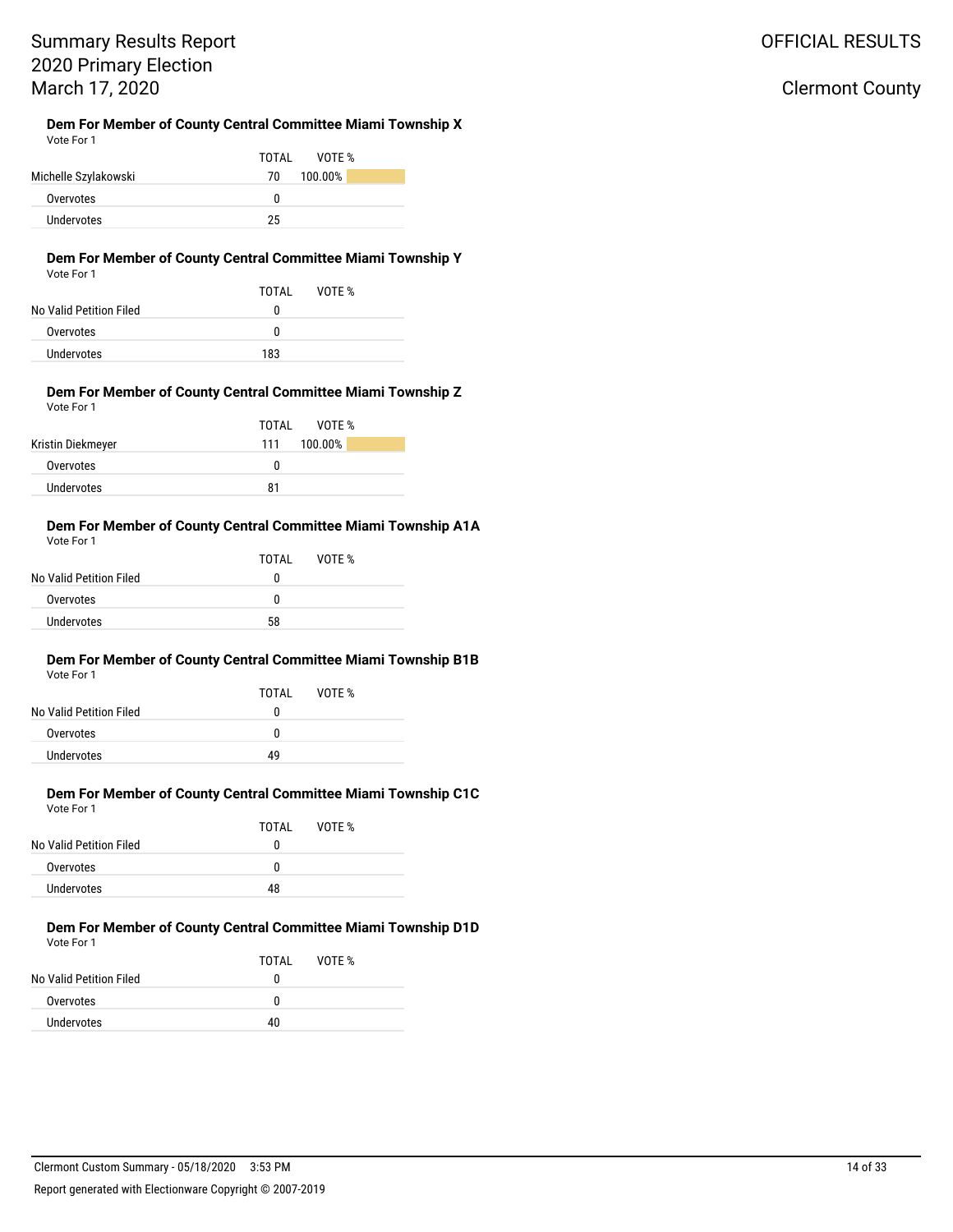# Summary Results Report 2020 Primary Election March 17, 2020

#### **Dem For Member of County Central Committee Miami Township F1F** Vote For 1

|            | VOTF %<br>TOTAL |
|------------|-----------------|
| Amanda Fox | 100.00%<br>55   |
| Overvotes  | n               |
| Undervotes | 23              |

#### **Dem For Member of County Central Committee Miami Township G1G** Vote For 1

#### **Dem For Member of County Central Committee Miami Township H1H** Vote For 1

| .                       |       |        |  |
|-------------------------|-------|--------|--|
|                         | TOTAI | VOTF % |  |
| No Valid Petition Filed | O     |        |  |
| Overvotes               | o     |        |  |
| Undervotes              | 64    |        |  |

#### **Dem For Member of County Central Committee Miami Township K1K** Vote For 1

| .                       |       |        |  |
|-------------------------|-------|--------|--|
|                         | TOTAI | VOTF % |  |
| No Valid Petition Filed | 0     |        |  |
| Overvotes               | 0     |        |  |
| Undervotes              | 46    |        |  |
|                         |       |        |  |

### **Dem For Member of County Central Committee Miami Township L1L**

| Vote For 1 |  |
|------------|--|
|            |  |

| No Valid Petition Filed | TOTAI<br>0 | VOTF % |  |
|-------------------------|------------|--------|--|
| Overvotes               | n          |        |  |
| Undervotes              | 146        |        |  |
|                         |            |        |  |

#### **Dem For Member of County Central Committee Miami Township M1M** Vote For 1

|                | TOTAL<br>VOTF % |
|----------------|-----------------|
| Inga C. Harris | 100.00%<br>94   |
| Overvotes      | 0               |
| Undervotes     | 52              |

#### **Dem For Member of County Central Committee Miami Township N1N** Vote For 1

|                | TOTAL<br>VOTF % |
|----------------|-----------------|
| Alan Darnowsky | 100.00%<br>106  |
| Overvotes      | 0               |
| Undervotes     | 57              |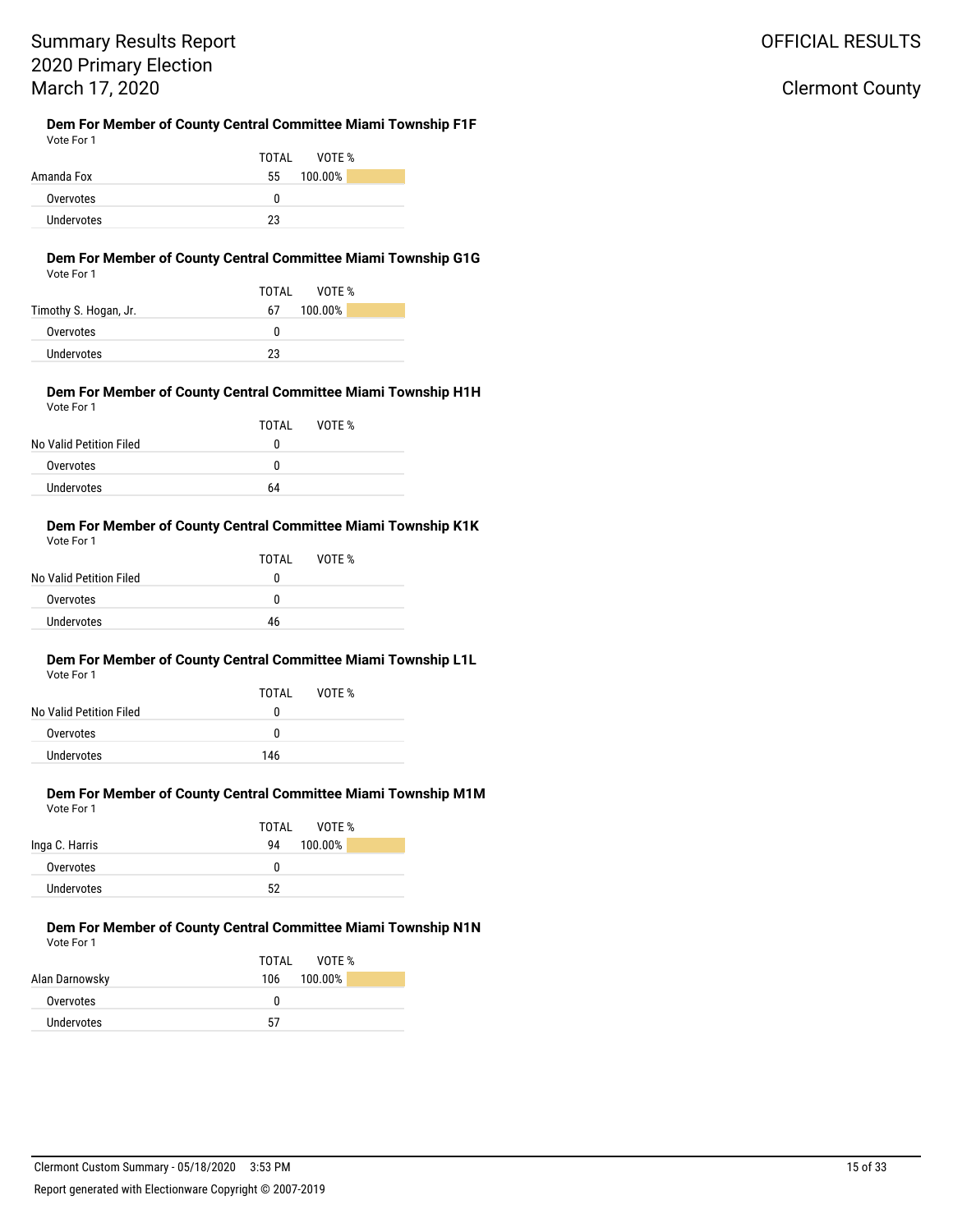### **Dem For Member of County Central Committee Miami Township O1O**

| Vote For 1              |    |              |  |
|-------------------------|----|--------------|--|
|                         |    | TOTAL VOTE % |  |
| No Valid Petition Filed | o  |              |  |
| Overvotes               | n  |              |  |
| Undervotes              | 60 |              |  |

### **Dem For Member of County Central Committee Miami Township P1P**

|                         | VOTF %<br>TOTAI |
|-------------------------|-----------------|
| Heidi A. Sommer Simones | 100.00%<br>57   |
| Overvotes               | n               |
| Undervotes              | 15              |

#### **Dem For Member of County Central Committee Miami Township Q1Q** Vote For 1

| VULCIUII                |       |        |  |
|-------------------------|-------|--------|--|
|                         | TOTAL | VOTE % |  |
| No Valid Petition Filed | 0     |        |  |
| Overvotes               | 0     |        |  |
| <b>Undervotes</b>       | 46    |        |  |

#### **Dem For Member of County Central Committee Monroe Township A** Vote For 1

| .                       |       |        |  |
|-------------------------|-------|--------|--|
|                         | TOTAL | VOTE % |  |
| No Valid Petition Filed | o     |        |  |
| Overvotes               | n     |        |  |
| Undervotes              | 28    |        |  |
|                         |       |        |  |

#### **Dem For Member of County Central Committee Monroe Township B** Vote For 1

| No Valid Petition Filed | TOTAI<br>O | VOTF % |  |
|-------------------------|------------|--------|--|
| Overvotes               | n          |        |  |
| Undervotes              | 57         |        |  |

#### **Dem For Member of County Central Committee Monroe Township C** Vote For 1

|                  | TOTAI<br>VOTF % |
|------------------|-----------------|
| Paul L. Campbell | 100.00%<br>51   |
| Overvotes        | 0               |
| Undervotes       | 26              |

#### **Dem For Member of County Central Committee Monroe Township D** Vote For 1

|                         | TOTAI | VOTF % |
|-------------------------|-------|--------|
| No Valid Petition Filed | O     |        |
| Overvotes               | O     |        |
| Undervotes              | 37    |        |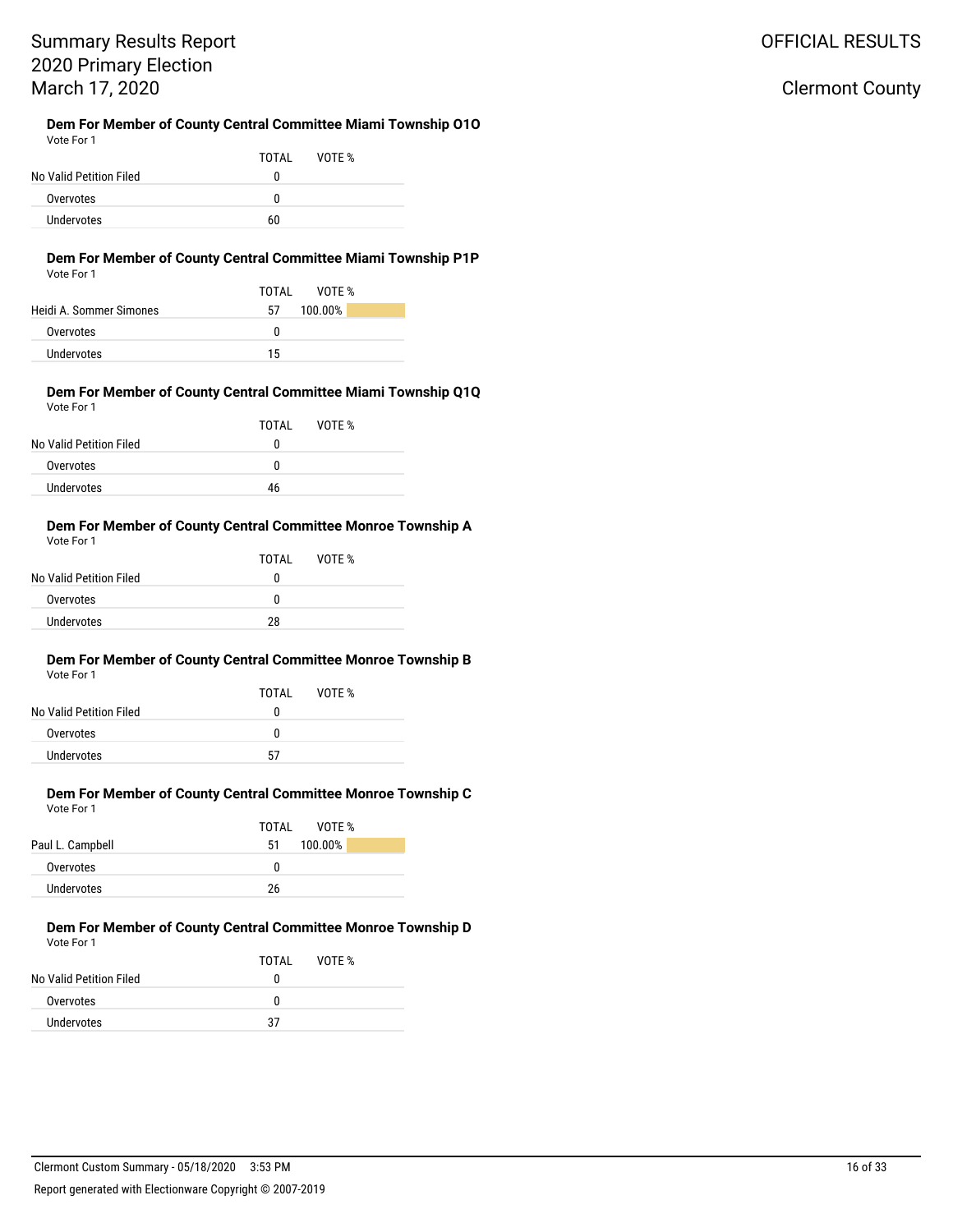# Summary Results Report 2020 Primary Election March 17, 2020

#### **Dem For Member of County Central Committee Monroe Township E** Vote For 1

|                         | TOTAI | VOTE % |  |
|-------------------------|-------|--------|--|
| No Valid Petition Filed | 0     |        |  |
| Overvotes               | O     |        |  |
| Undervotes              | 90    |        |  |

### **Dem For Member of County Central Committee Monroe Township I**

|  | Vote For 1 |  |
|--|------------|--|
|--|------------|--|

| .                       |       |        |
|-------------------------|-------|--------|
|                         | TOTAI | VOTF % |
| No Valid Petition Filed | 0     |        |
| Overvotes               | 0     |        |
| Undervotes              | າາ    |        |

#### **Dem For Member of County Central Committee New Richmond Village A** Vote For 1

| TOTAL | VOTF % |  |
|-------|--------|--|
| o     |        |  |
| n     |        |  |
| 49    |        |  |
|       |        |  |

#### **Dem For Member of County Central Committee New Richmond Village B** Vote For 1

|               | VOTF %<br>TOTAI |
|---------------|-----------------|
| Donna Hermann | 100.00%<br>54   |
| Overvotes     | 0               |
| Undervotes    | 23              |

#### **Dem For Member of County Central Committee Ohio Township A** Vote For 1

| <b>VULLET UI</b>        |       |        |  |
|-------------------------|-------|--------|--|
|                         | TOTAL | VOTE % |  |
| No Valid Petition Filed | o     |        |  |
| Overvotes               | n     |        |  |
| Undervotes              | 27    |        |  |

#### **Dem For Member of County Central Committee Ohio Township B** Vote For 1

|                         | TOTAL | VOTE % |
|-------------------------|-------|--------|
| No Valid Petition Filed | 0     |        |
| Overvotes               | 0     |        |
| Undervotes              | 28    |        |

#### **Dem For Member of County Central Committee Ohio Township C** Vote For 1

|                         | TOTAL | VOTF % |
|-------------------------|-------|--------|
| No Valid Petition Filed | 0     |        |
| Overvotes               | 0     |        |
| Undervotes              | 39    |        |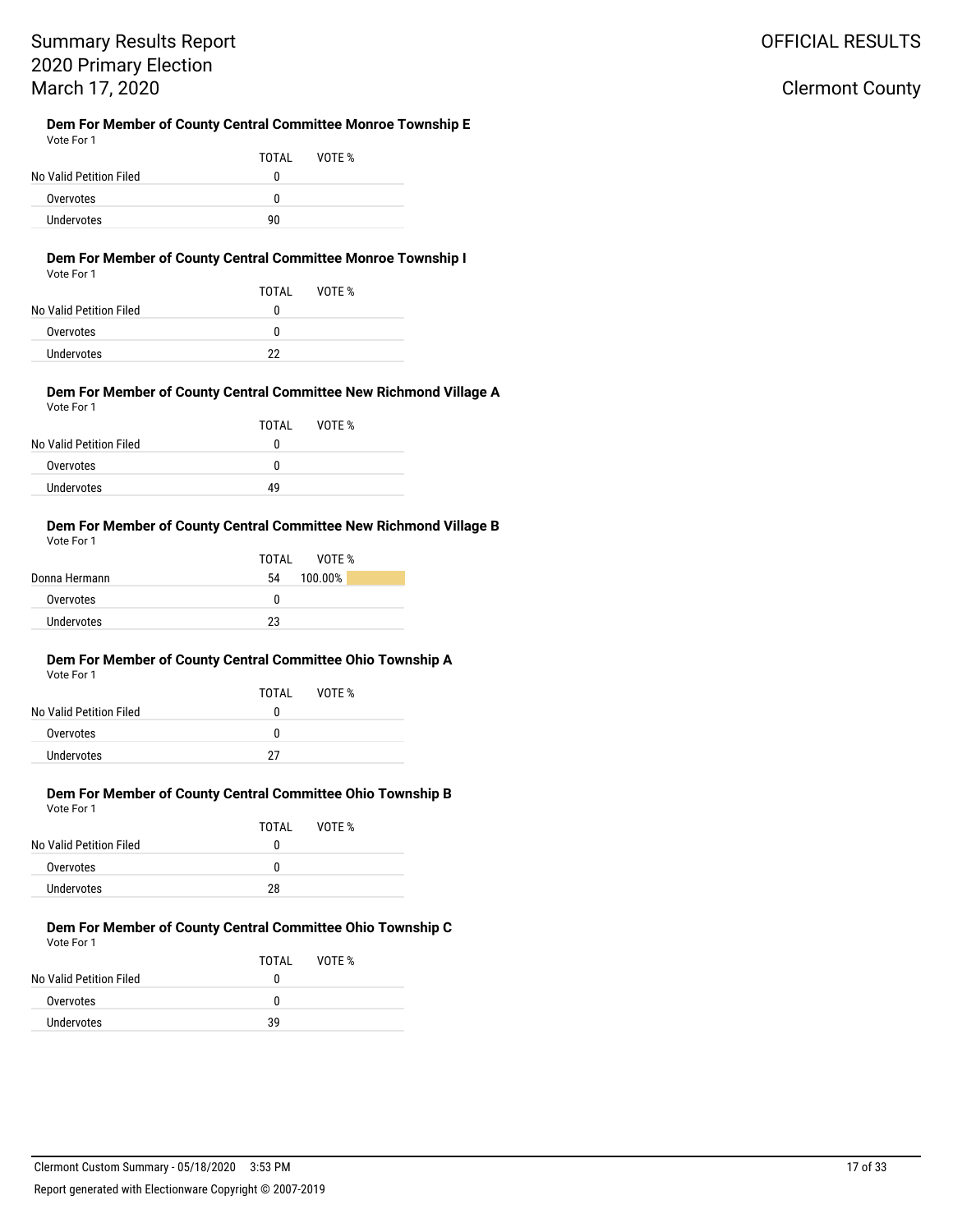### OFFICIAL RESULTS

### Clermont County

#### **Dem For Member of County Central Committee Pierce Township A** Vote For 1

|                         | TOTAL | VOTF % |
|-------------------------|-------|--------|
| No Valid Petition Filed | O     |        |
| Overvotes               | n     |        |
| Undervotes              | 85    |        |

#### **Dem For Member of County Central Committee Pierce Township B** Vote For 1

|                   | VOTF %<br>TOTAI<br>100.00%<br>74 |
|-------------------|----------------------------------|
| Raymond W. Lembke |                                  |
| Overvotes         | n                                |
| Undervotes        | 20                               |

#### **Dem For Member of County Central Committee Pierce Township C** Vote For 1

|              | TOTAI<br>VOTE % |
|--------------|-----------------|
| Gregg Conrad | 100.00%<br>35   |
| Overvotes    | 0               |
| Undervotes   | 13              |

#### **Dem For Member of County Central Committee Pierce Township D** Vote For 1

| No Valid Petition Filed | TOTAI<br>0 | VOTE % |
|-------------------------|------------|--------|
| Overvotes               | 0          |        |
| <b>Undervotes</b>       | 65         |        |

#### **Dem For Member of County Central Committee Pierce Township E** Vote For 1

| No Valid Petition Filed | TOTAI<br>0 | VOTE % |  |
|-------------------------|------------|--------|--|
| Overvotes               | n          |        |  |
| Undervotes              | <b>Q1</b>  |        |  |

#### **Dem For Member of County Central Committee Pierce Township G** Vote For 1

|                         | TOTAI | VOTE % |
|-------------------------|-------|--------|
| No Valid Petition Filed | 0     |        |
| Overvotes               | 0     |        |
| Undervotes              | 100   |        |

#### **Dem For Member of County Central Committee Pierce Township I** Vote For 1

|                         | TOTAL | VOTE % |
|-------------------------|-------|--------|
| No Valid Petition Filed | o     |        |
| Overvotes               | n     |        |
| Undervotes              | 82    |        |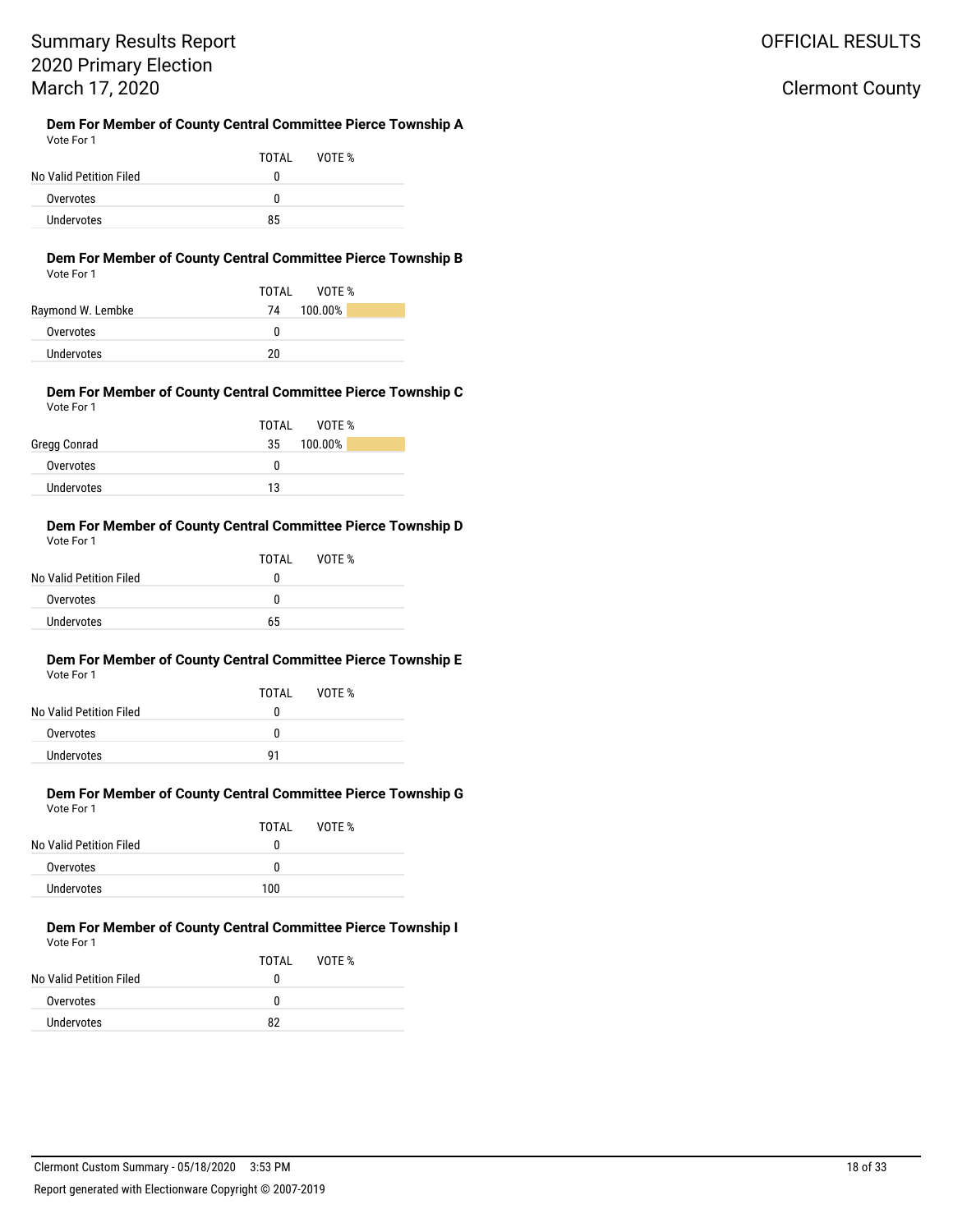### Clermont County

#### **Dem For Member of County Central Committee Pierce Township J** Vote For 1

|                         | TOTAL | VOTF % |  |
|-------------------------|-------|--------|--|
| No Valid Petition Filed | 0     |        |  |
| Overvotes               | 0     |        |  |
| <b>Undervotes</b>       | 48    |        |  |

#### **Dem For Member of County Central Committee Pierce Township K** Vote For 1

|                         | TOTAL | VOTE % |
|-------------------------|-------|--------|
| No Valid Petition Filed | o     |        |
| Overvotes               | O     |        |
| Undervotes              | 94    |        |

#### **Dem For Member of County Central Committee Pierce Township M** Vote For 1

|                         | TOTAI | VOTF % |
|-------------------------|-------|--------|
| No Valid Petition Filed | 0     |        |
| Overvotes               | 0     |        |
| Undervotes              | 98    |        |

#### **Dem For Member of County Central Committee Pierce Township N** Vote For 1

| .                       |       |        |  |
|-------------------------|-------|--------|--|
|                         | TOTAL | VOTE % |  |
| No Valid Petition Filed | o     |        |  |
| Overvotes               | n     |        |  |
| Undervotes              | 67    |        |  |
|                         |       |        |  |

#### **Dem For Member of County Central Committee Pierce Township O** Vote For 1

|                    | TOTAL VOTE %  |
|--------------------|---------------|
| <b>Brian Flick</b> | 100.00%<br>71 |
| Overvotes          | O             |
| Undervotes         | 25            |

#### **Dem For Member of County Central Committee Owensville Village** Vote For 1

|                         | TOTAI | VOTF % |
|-------------------------|-------|--------|
| No Valid Petition Filed | 0     |        |
| Overvotes               | 0     |        |
| Undervotes              | 25    |        |

#### **Dem For Member of County Central Committee Stonelick Township A** Vote For 1

|                         | TOTAI | VOTF % |
|-------------------------|-------|--------|
| No Valid Petition Filed | 0     |        |
| Overvotes               | n     |        |
| Undervotes              | 63    |        |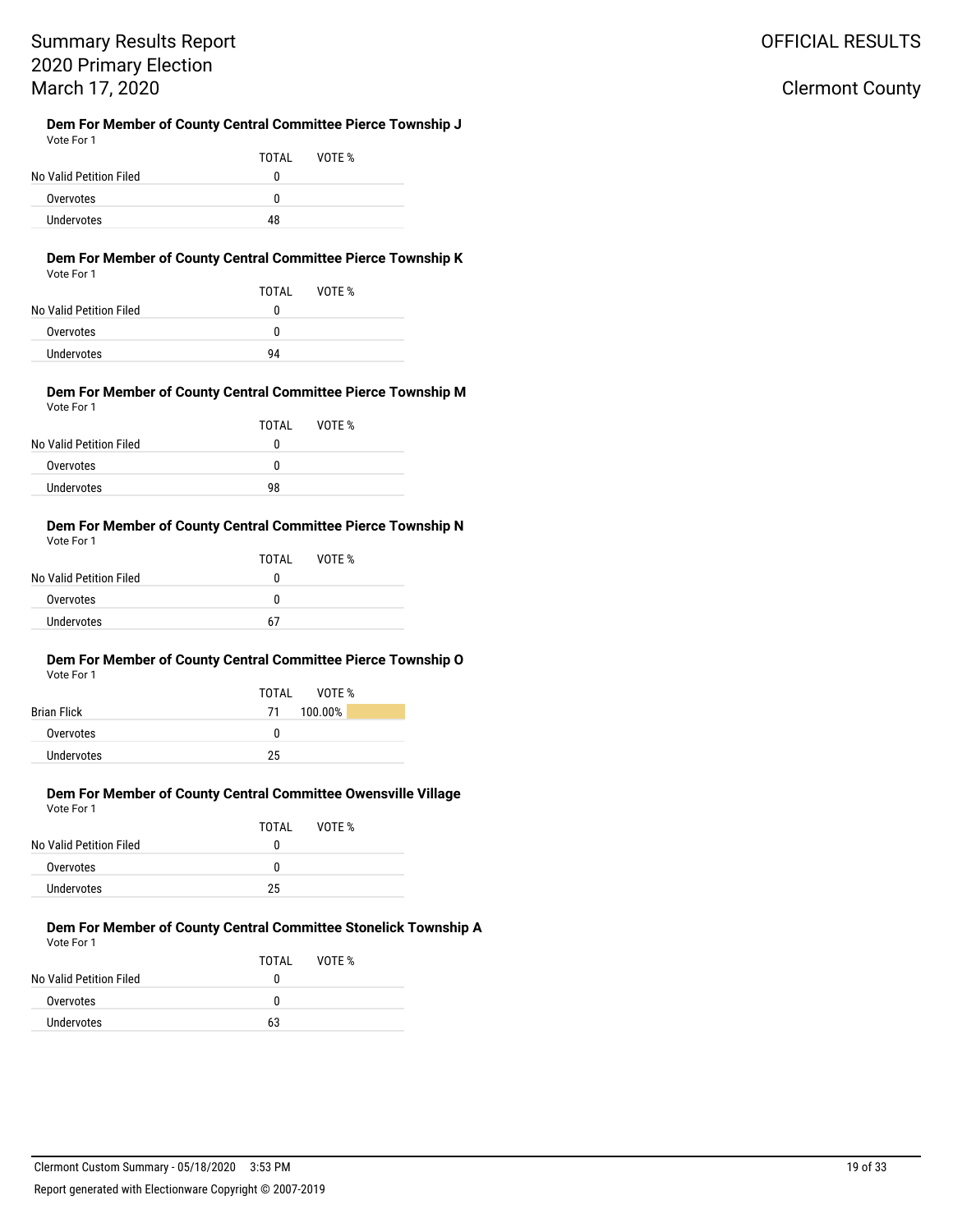Clermont County

# Summary Results Report 2020 Primary Election March 17, 2020

#### **Dem For Member of County Central Committee Stonelick Township B** Vote For 1

|                   | VOTF %<br>TOTAL |
|-------------------|-----------------|
| Katherine Lent    | 100.00%<br>33   |
| Overvotes         | n               |
| <b>Undervotes</b> |                 |

#### **Dem For Member of County Central Committee Stonelick Township C** Vote For 1

|                   | TOTAI<br>VOTF % |
|-------------------|-----------------|
| David A. Mulcahey | 100.00%<br>40   |
| Overvotes         | 0               |
| Undervotes        | 14              |

#### **Dem For Member of County Central Committee Stonelick Township D** Vote For 1

| TOTAL | VOTF % |  |
|-------|--------|--|
| 0     |        |  |
| 0     |        |  |
| 43    |        |  |
|       |        |  |

#### **Dem For Member of County Central Committee Stonelick Township E** Vote For 1

|                  | TOTAI<br>VOTF % |
|------------------|-----------------|
| James C. Bellman | 100.00%<br>31   |
| Overvotes        | n               |
| Undervotes       | 12              |

#### **Dem For Member of County Central Committee Bethel Village A** Vote For 1

|            | TOTAL VOTE %  |
|------------|---------------|
| Amy Sparks | 100.00%<br>15 |
| Overvotes  | n             |
| Undervotes | h             |

#### **Dem For Member of County Central Committee Bethel Village B** Vote For 1

|              | TOTAI | VOTF %  |
|--------------|-------|---------|
| Leann Helton | 20    | 100.00% |
| Overvotes    | 0     |         |
| Undervotes   | 12    |         |

#### **Dem For Member of County Central Committee Tate Township A** Vote For 1

|                         | TOTAI | VOTE % |
|-------------------------|-------|--------|
| No Valid Petition Filed | o     |        |
| Overvotes               | n     |        |
| Undervotes              | 12    |        |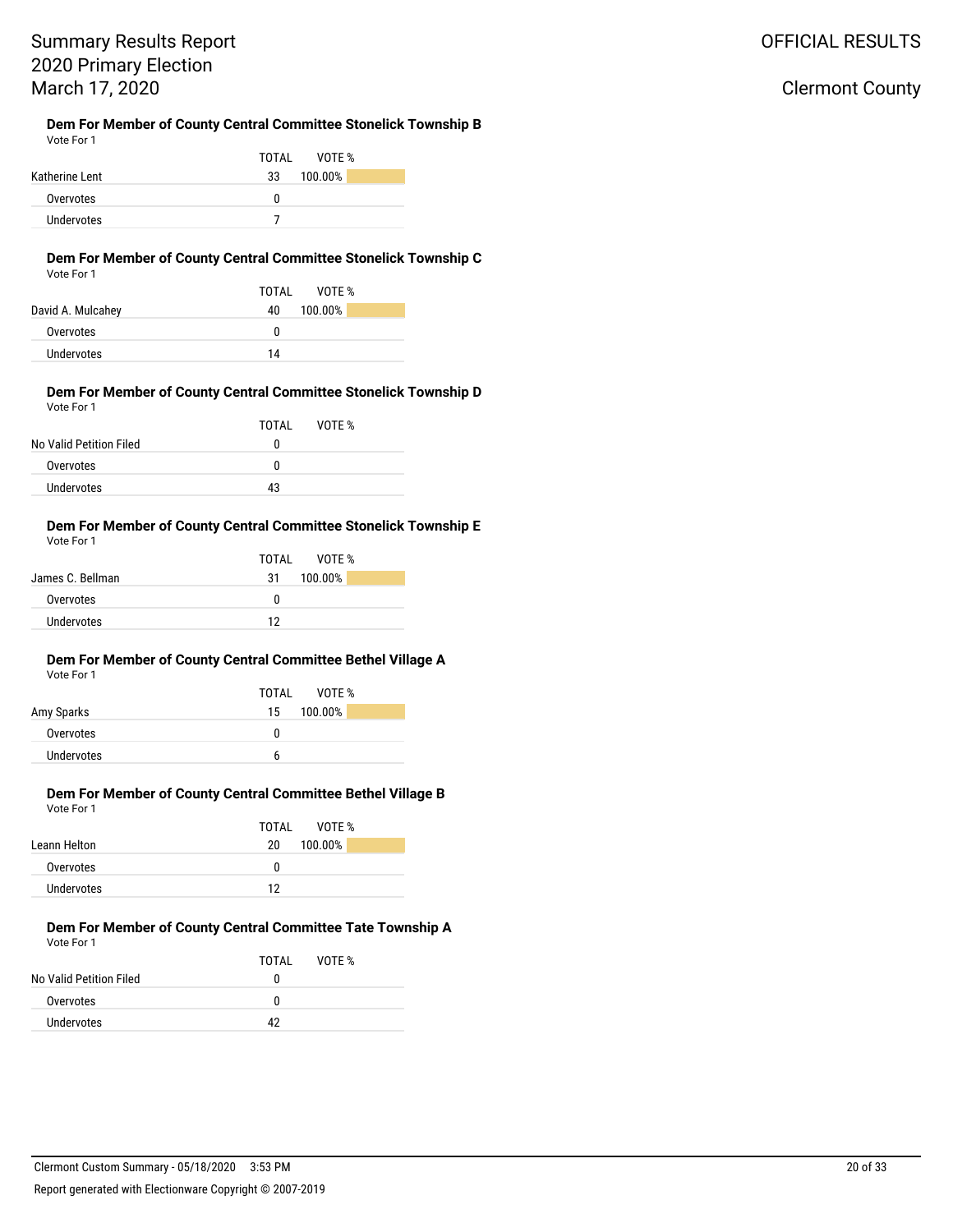Clermont County

# Summary Results Report 2020 Primary Election March 17, 2020

#### **Dem For Member of County Central Committee Tate Township B** Vote For 1

|                         | TOTAI | VOTF % |  |
|-------------------------|-------|--------|--|
| No Valid Petition Filed | n     |        |  |
| Overvotes               | n     |        |  |
| Undervotes              | 34    |        |  |

#### **Dem For Member of County Central Committee Tate Township D** Vote For 1

|              | VOTF %<br>TOTAI |
|--------------|-----------------|
| Acacia Uible | 100.00%<br>35   |
| Overvotes    | 0               |
| Undervotes   | דר              |

#### **Dem For Member of County Central Committee Tate Township F** Vote For 1

|                  | TOTAL<br>VOTF % |
|------------------|-----------------|
| Cliff S. Johnson | 100.00%<br>29   |
| Overvotes        | O               |
| Undervotes       | 15              |

#### **Dem For Member of County Central Committee Tate Township H** Vote For 1

|                    | TOTAI<br>VOTF % |
|--------------------|-----------------|
| William M. Skvarla | 22 100.00%      |
| Overvotes          | O               |
| Undervotes         | 8               |

#### **Dem For Member of County Central Committee Union Township A** Vote For 1

|                | VOTE %<br>TOTAI |  |
|----------------|-----------------|--|
| Caroline Brown | 100.00%<br>52   |  |
| Overvotes      | O               |  |
| Undervotes     | 23              |  |

### **Dem For Member of County Central Committee Union Township B** Vote For 1

|                         | TOTAL | VOTE % |  |
|-------------------------|-------|--------|--|
| No Valid Petition Filed | o     |        |  |
| Overvotes               | o     |        |  |
| Undervotes              | 82    |        |  |

#### **Dem For Member of County Central Committee Union Township C** Vote For 1

|                         | TOTAI | VOTF % |
|-------------------------|-------|--------|
| No Valid Petition Filed | n     |        |
| Overvotes               | n     |        |
| Undervotes              | 71    |        |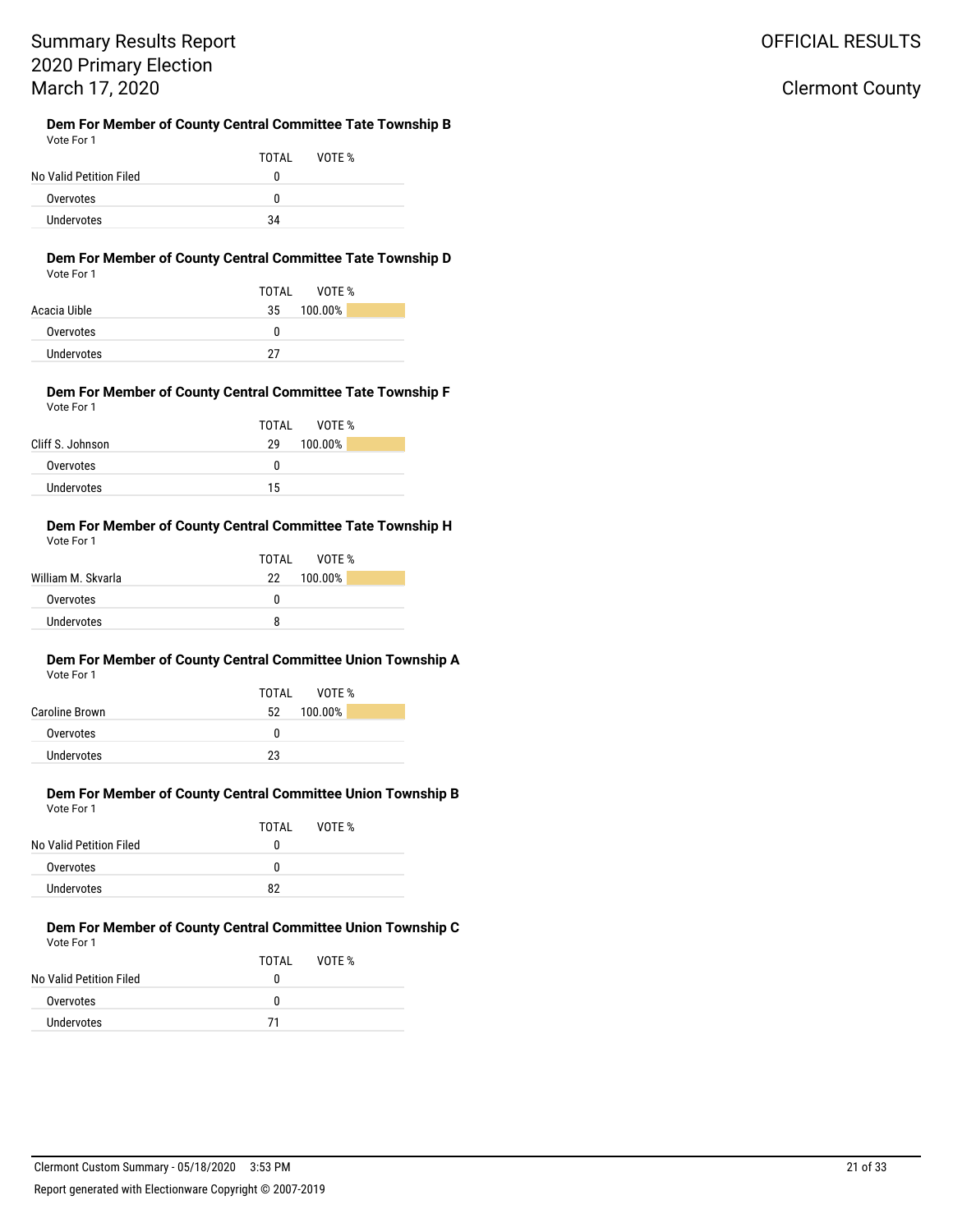### OFFICIAL RESULTS

### Clermont County

#### **Dem For Member of County Central Committee Union Township D** Vote For 1

| No Valid Petition Filed | TOTAL<br>0 | VOTE % |  |
|-------------------------|------------|--------|--|
| Overvotes               | 0          |        |  |
| Undervotes              | 68         |        |  |

#### **Dem For Member of County Central Committee Union Township E** Vote For 1

| No Valid Petition Filed | TOTAL<br>o | VOTE % |
|-------------------------|------------|--------|
| Overvotes               | O          |        |
| Undervotes              | 125        |        |

#### **Dem For Member of County Central Committee Union Township F** Vote For 1

|                         | TOTAI | VOTE % |  |
|-------------------------|-------|--------|--|
| No Valid Petition Filed | 0     |        |  |
| Overvotes               | 0     |        |  |
| Undervotes              | 96    |        |  |

#### **Dem For Member of County Central Committee Union Township G** Vote For 1

| No Valid Petition Filed | TOTAI<br>o | VOTF % |  |
|-------------------------|------------|--------|--|
| Overvotes               | n          |        |  |
| Undervotes              | 69         |        |  |

#### **Dem For Member of County Central Committee Union Township H** Vote For 1

|                   | TOTAI<br>VOTF % |
|-------------------|-----------------|
| Linda L. Bourquin | 100.00%<br>60   |
| Overvotes         | n               |
| Undervotes        | 25              |
|                   |                 |

#### **Dem For Member of County Central Committee Union Township I** Vote For 1

|                         | TOTAI | VOTF % |
|-------------------------|-------|--------|
| No Valid Petition Filed | 0     |        |
| Overvotes               | 0     |        |
| Undervotes              | 64    |        |

#### **Dem For Member of County Central Committee Union Township J** Vote For 1

|                         | TOTAL | VOTE % |
|-------------------------|-------|--------|
| No Valid Petition Filed | o     |        |
| Overvotes               | n     |        |
| Undervotes              | 67    |        |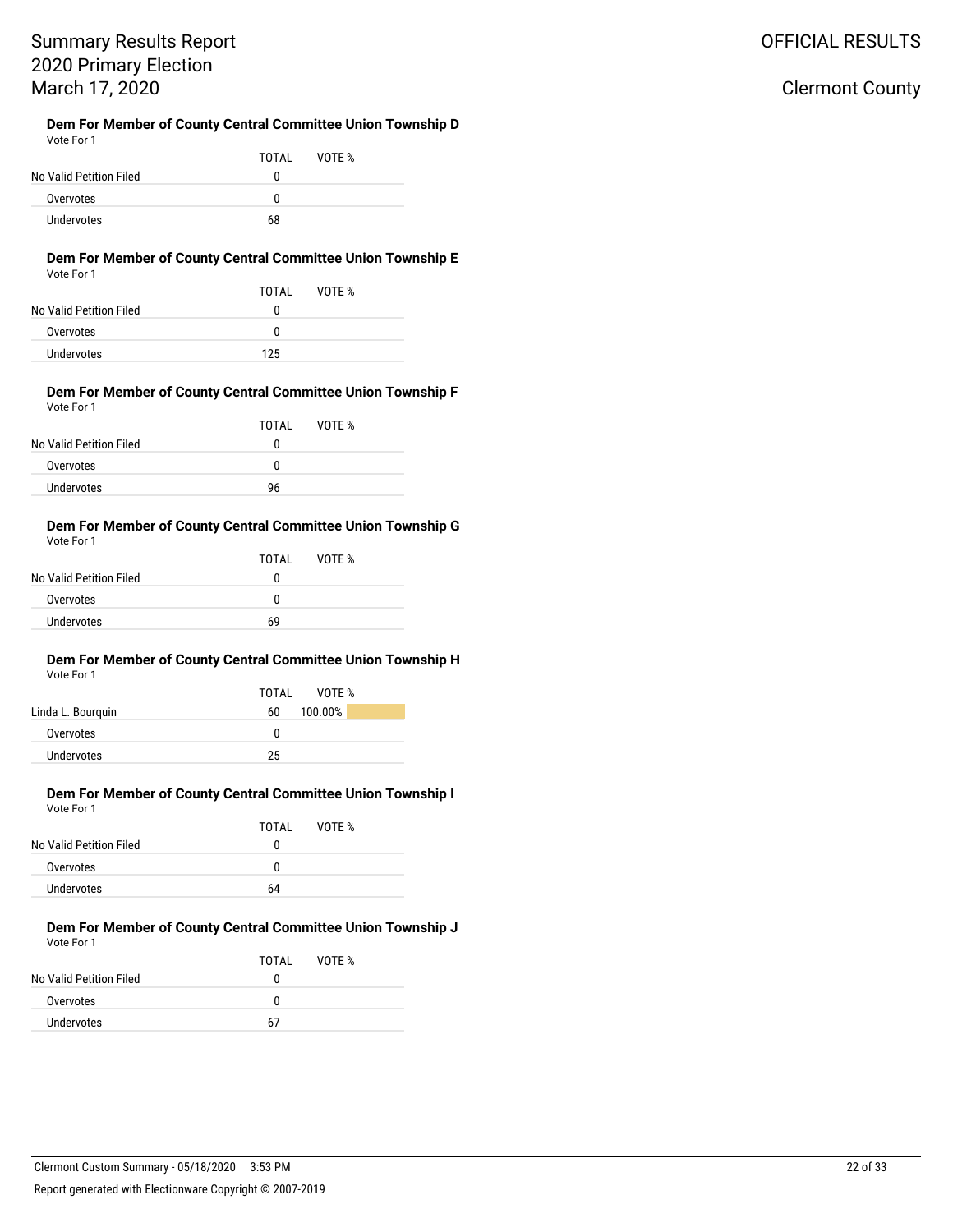# Summary Results Report 2020 Primary Election March 17, 2020

#### **Dem For Member of County Central Committee Union Township K** Vote For 1

| .                       |       |        |  |
|-------------------------|-------|--------|--|
|                         | TOTAI | VOTF % |  |
| No Valid Petition Filed | 0     |        |  |
| Overvotes               | O     |        |  |
| Undervotes              | 76    |        |  |

### **Dem For Member of County Central Committee Union Township L**

| Vote For 1 |  |
|------------|--|
|------------|--|

|                   | VOTF %<br>TOTAI |
|-------------------|-----------------|
| Michelle DeTemple | 100.00%<br>47   |
| Overvotes         | o               |
| Undervotes        | 18              |

#### **Dem For Member of County Central Committee Union Township M** Vote For 1

|              | TOTAL<br>VOTF % |
|--------------|-----------------|
| Tina Freyhof | 100.00%<br>26   |
| Overvotes    | O               |
| Undervotes   | 12              |

#### **Dem For Member of County Central Committee Union Township N** Vote For 1

|                         | TOTAL | VOTF % |  |
|-------------------------|-------|--------|--|
| No Valid Petition Filed | o     |        |  |
| Overvotes               | n     |        |  |
| Undervotes              | 37    |        |  |

#### **Dem For Member of County Central Committee Union Township O** Vote For 1

| TOTAI<br>VOTF % |
|-----------------|
| 100.00%<br>52   |
| n               |
| 25              |
|                 |

### **Dem For Member of County Central Committee Union Township P** Vote For 1

|                         | TOTAI | VOTE % |  |
|-------------------------|-------|--------|--|
| No Valid Petition Filed | 0     |        |  |
| Overvotes               | n     |        |  |
| Undervotes              | 61    |        |  |

#### **Dem For Member of County Central Committee Union Township Q** Vote For 1

|                         | TOTAL | VOTF % |
|-------------------------|-------|--------|
| No Valid Petition Filed | n     |        |
| Overvotes               | n     |        |
| Undervotes              | 57    |        |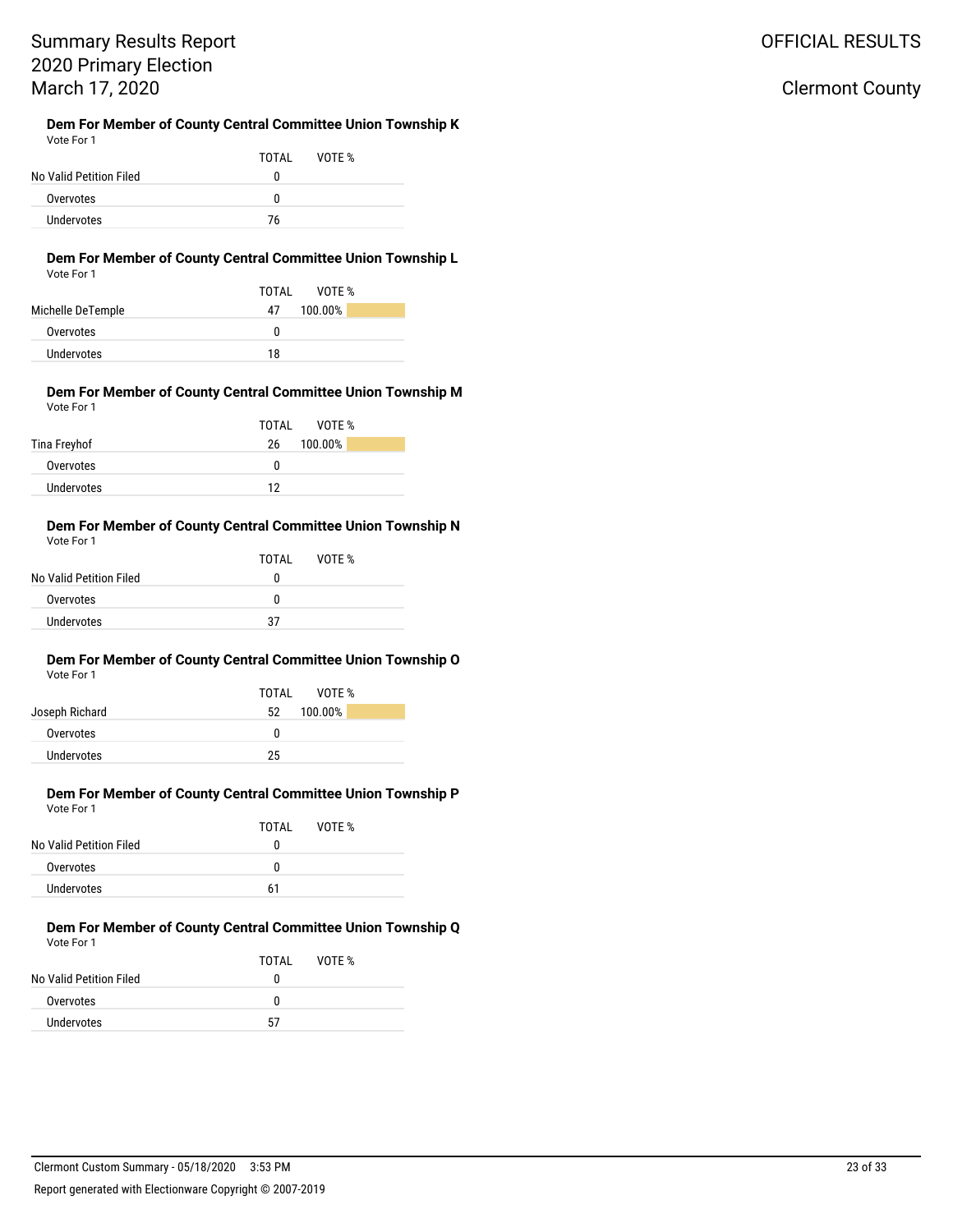## OFFICIAL RESULTS

### Clermont County

#### **Dem For Member of County Central Committee Union Township R** Vote For 1

|               | VOTE %<br>TOTAL |
|---------------|-----------------|
| Ethan Johnson | 100.00%<br>71   |
| Overvotes     | O               |
| Undervotes    | 26              |

#### **Dem For Member of County Central Committee Union Township T** Vote For 1

| No Valid Petition Filed | TOTAI<br>$^{(1)}$ | VOTE % |  |
|-------------------------|-------------------|--------|--|
| Overvotes               | n                 |        |  |
| Undervotes              | 103               |        |  |

#### **Dem For Member of County Central Committee Union Township U** Vote For 1

|                         | TOTAI | VOTF % |
|-------------------------|-------|--------|
| No Valid Petition Filed | 0     |        |
| Overvotes               | 0     |        |
| Undervotes              | 166   |        |

#### **Dem For Member of County Central Committee Union Township W** Vote For 1

| No Valid Petition Filed | TOTAL<br>0 | VOTF % |  |
|-------------------------|------------|--------|--|
| Overvotes               | 0          |        |  |
| Undervotes              | 69         |        |  |

#### **Dem For Member of County Central Committee Union Township X** Vote For 1

| TOTAL VOTE %  |  |
|---------------|--|
| 100.00%<br>42 |  |
| n             |  |
| 33            |  |
|               |  |

#### **Dem For Member of County Central Committee Union Township Y** Vote For 1

|                         | TOTAI | VOTF % |  |
|-------------------------|-------|--------|--|
| No Valid Petition Filed | 0     |        |  |
| Overvotes               | O     |        |  |
| Undervotes              | 60    |        |  |

#### **Dem For Member of County Central Committee Union Township Z** Vote For 1

|                         | TOTAI | VOTF % |
|-------------------------|-------|--------|
| No Valid Petition Filed | o     |        |
| Overvotes               | n     |        |
| Undervotes              | 52    |        |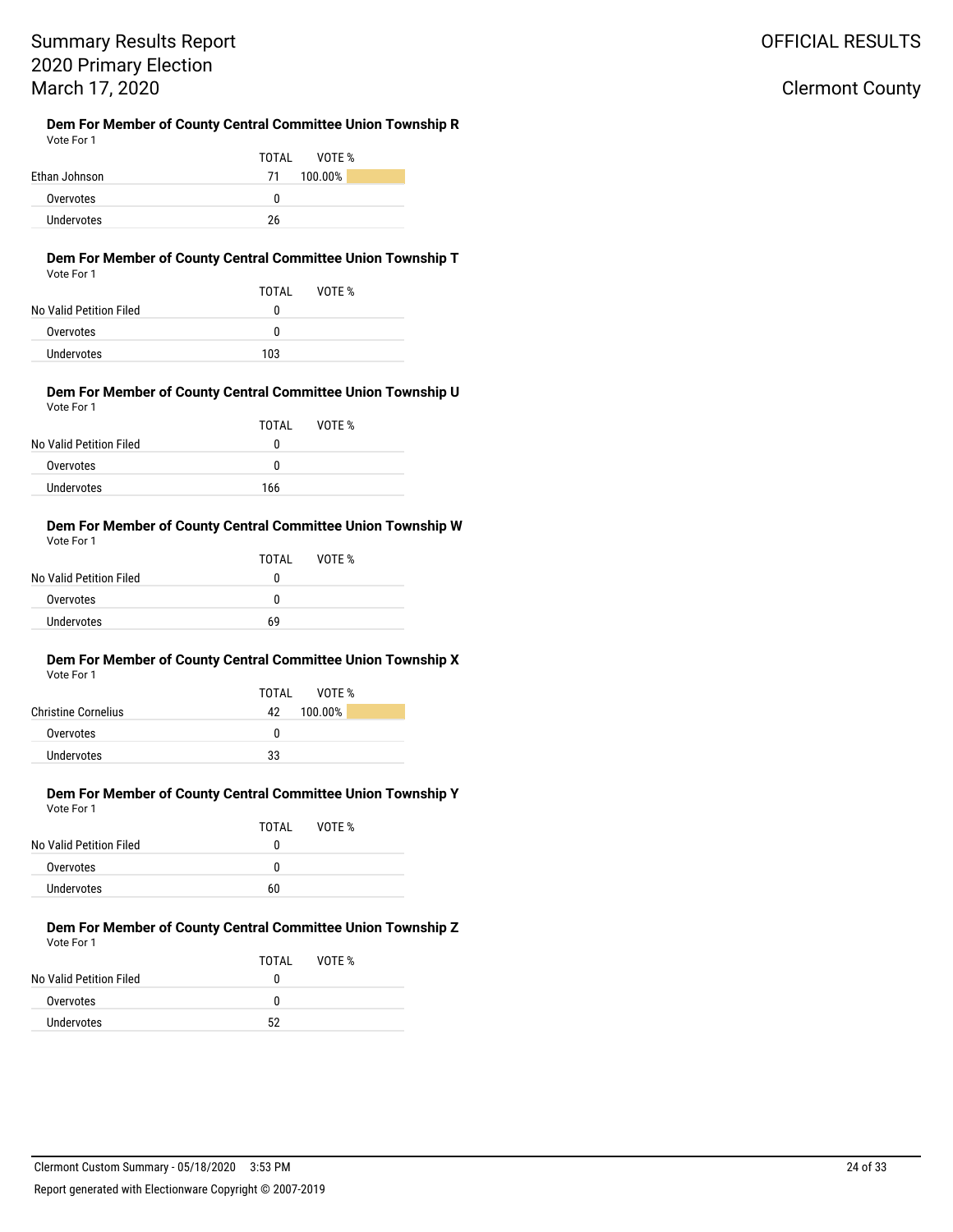# Summary Results Report 2020 Primary Election March 17, 2020

#### **Dem For Member of County Central Committee Union Township B1B** Vote For 1

|                         | TOTAL | VOTE % |  |
|-------------------------|-------|--------|--|
| No Valid Petition Filed | o     |        |  |
| Overvotes               | n     |        |  |
| <b>Undervotes</b>       | 75    |        |  |

#### **Dem For Member of County Central Committee Union Township C1C** Vote For 1

| VULTE FUIT              |       |        |  |
|-------------------------|-------|--------|--|
|                         | TOTAI | VOTF % |  |
| No Valid Petition Filed | 0     |        |  |
| Overvotes               | 0     |        |  |
| Undervotes              | 65    |        |  |

#### **Dem For Member of County Central Committee Union Township D1D** Vote For 1

| 1                       |       |        |  |
|-------------------------|-------|--------|--|
|                         | TOTAL | VOTE % |  |
| No Valid Petition Filed | 0     |        |  |
| Overvotes               | 0     |        |  |
| Undervotes              | 54    |        |  |

#### **Dem For Member of County Central Committee Union Township E1E** Vote For 1

|                         | TOTAI | VOTE % |  |
|-------------------------|-------|--------|--|
| No Valid Petition Filed | 0     |        |  |
| Overvotes               | n     |        |  |
| Undervotes              | 111   |        |  |
|                         |       |        |  |

#### **Dem For Member of County Central Committee Union Township F1F** Vote For 1

|                     | VOTE %<br>TOTAI |
|---------------------|-----------------|
| <b>Terry Conway</b> | 100.00%<br>76   |
| Overvotes           | 0               |
| Undervotes          | 25              |

#### **Dem For Member of County Central Committee Union Township J1J** Vote For 1

|                         | TOTAL | VOTF % |
|-------------------------|-------|--------|
| No Valid Petition Filed | o     |        |
| Overvotes               | n     |        |
| Undervotes              | 46    |        |

#### **Dem For Member of County Central Committee Union Township K1K** Vote For 1

|                         | TOTAI | VOTE % |
|-------------------------|-------|--------|
| No Valid Petition Filed | o     |        |
| Overvotes               | n     |        |
| Undervotes              | 56    |        |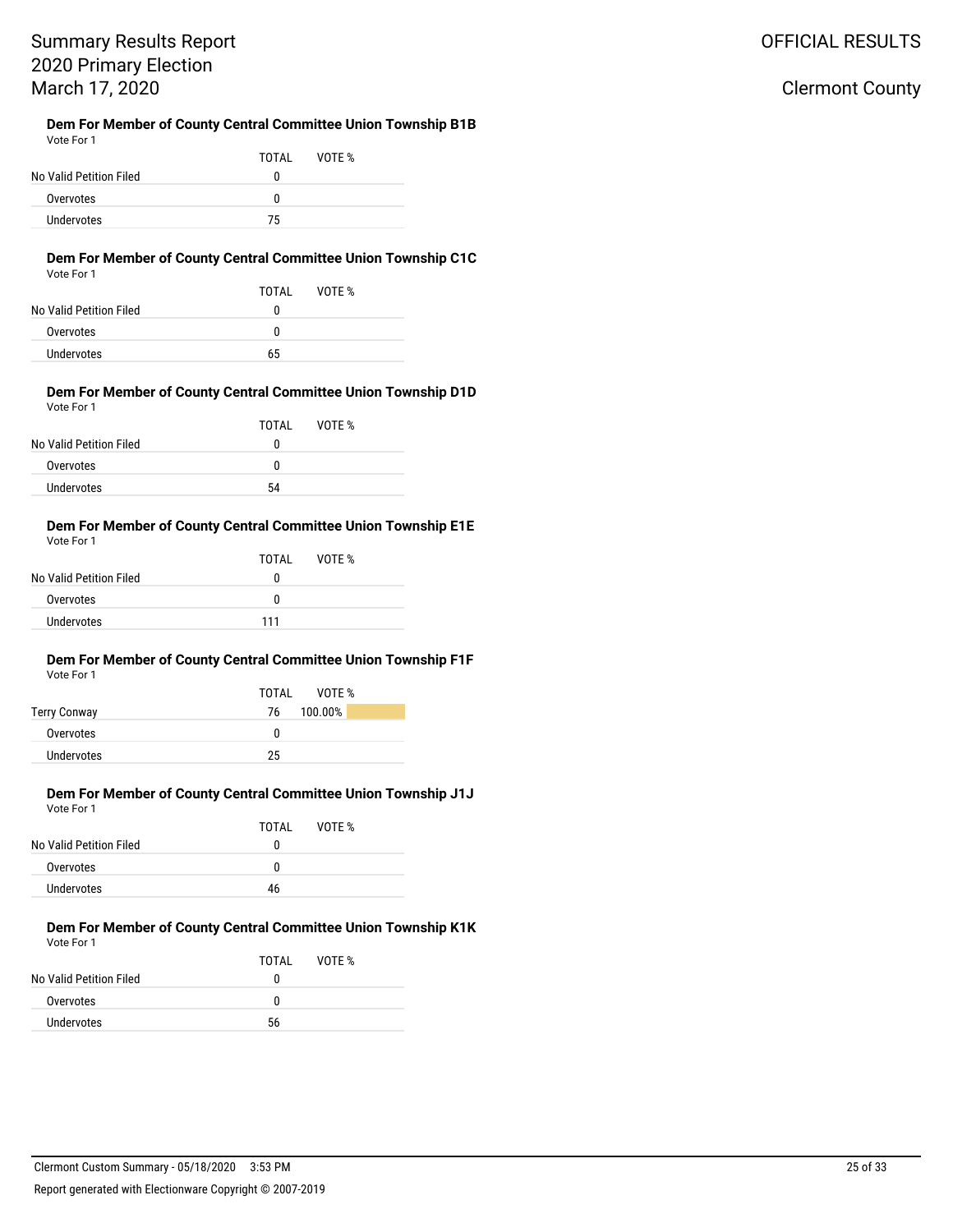# Summary Results Report 2020 Primary Election March 17, 2020

**Dem For Member of County Central Committee Union Township L1L** Vote For 1

| .                       |       |        |  |
|-------------------------|-------|--------|--|
|                         | TOTAI | VOTF % |  |
| No Valid Petition Filed |       |        |  |
| Overvotes               | n     |        |  |
| Undervotes              | 98    |        |  |

#### **Dem For Member of County Central Committee Union Township M1M** Vote For 1

| .                       |       |        |  |
|-------------------------|-------|--------|--|
|                         | TOTAL | VOTF % |  |
| No Valid Petition Filed | o     |        |  |
| Overvotes               | o     |        |  |
| Undervotes              | 29    |        |  |
|                         |       |        |  |

#### **Dem For Member of County Central Committee Union Township P1P** Vote For 1

| 1                       |       |        |  |
|-------------------------|-------|--------|--|
|                         | TOTAL | VOTE % |  |
| No Valid Petition Filed | 0     |        |  |
| Overvotes               | n     |        |  |
| Undervotes              | 115   |        |  |

#### **Dem For Member of County Central Committee Union Township R1R** Vote For 1

| TOTAI | VOTE % |  |
|-------|--------|--|
| 0     |        |  |
| n     |        |  |
| 86    |        |  |
|       |        |  |

#### **Dem For Member of County Central Committee Union Township S1S** Vote For 1

| No Valid Petition Filed | TOTAI<br>n | VOTF % |  |
|-------------------------|------------|--------|--|
| Overvotes               | n          |        |  |
| Undervotes              | 72         |        |  |

#### **Dem For Member of County Central Committee Union Township U1U** Vote For 1

| No Valid Petition Filed | TOTAI<br>o | VOTE % |
|-------------------------|------------|--------|
| Overvotes               | n          |        |
| Undervotes              | 74         |        |

#### **Dem For Member of County Central Committee Union Township V1V** Vote For 1

|                         | TOTAI | VOTE % |
|-------------------------|-------|--------|
| No Valid Petition Filed | o     |        |
| Overvotes               | n     |        |
| Undervotes              | 71    |        |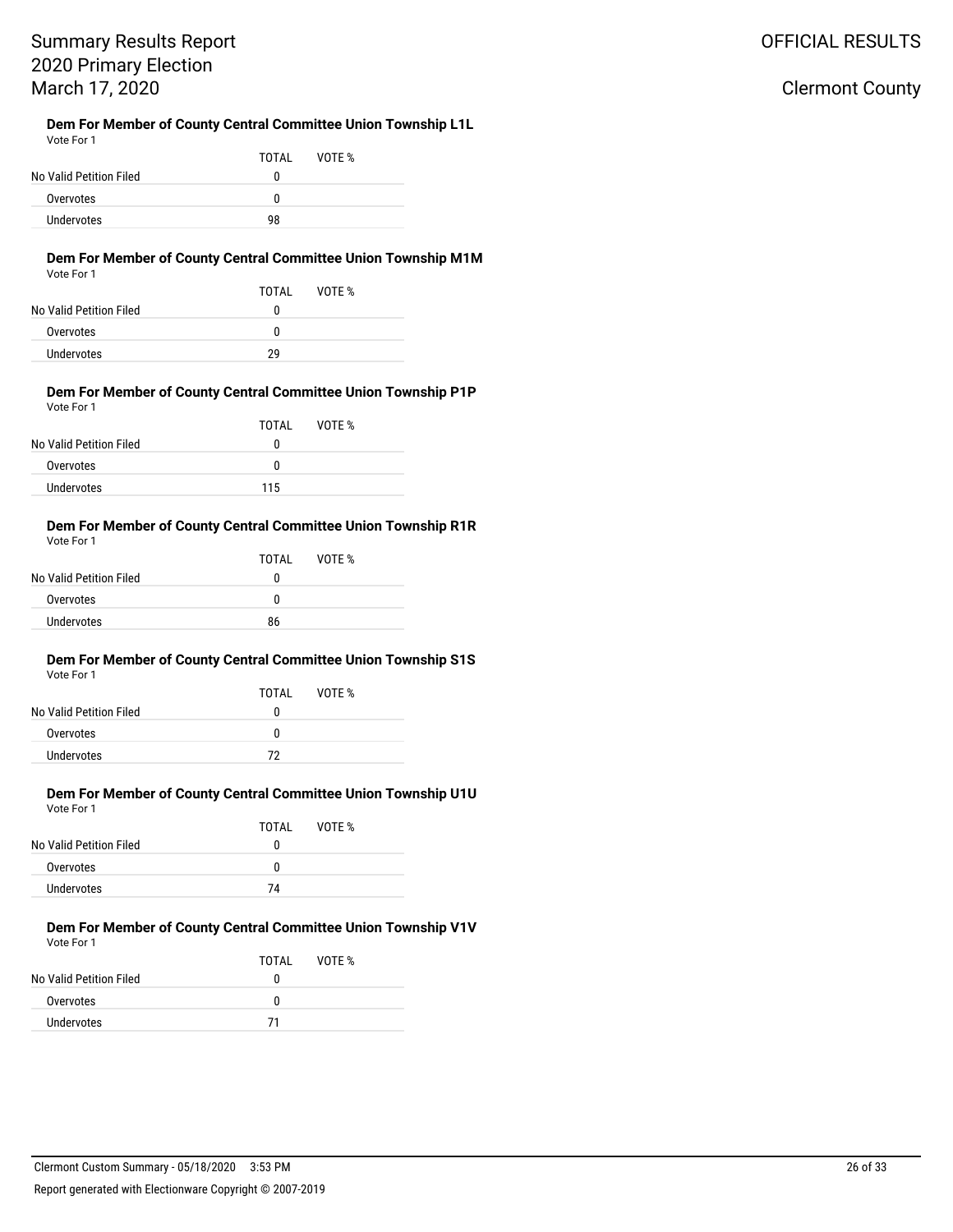Clermont County

### **Dem For Member of County Central Committee Washington Township A**

| Vote For 1              |       |        |  |
|-------------------------|-------|--------|--|
|                         | TOTAI | VOTF % |  |
| No Valid Petition Filed | 0     |        |  |
| Overvotes               | 0     |        |  |
| Undervotes              | 27    |        |  |

### **Dem For Member of County Central Committee Washington Township B**

| Vote For 1 |  |
|------------|--|
|------------|--|

|               | VOTF %<br>TOTAI |
|---------------|-----------------|
| Jeff Richards | 100.00%<br>31   |
| Overvotes     | n               |
| Undervotes    |                 |

#### **Dem For Member of County Central Committee Washington Township C** Vote For 1

|                         | TOTAI | VOTE % |  |
|-------------------------|-------|--------|--|
| No Valid Petition Filed |       |        |  |
| Overvotes               | o     |        |  |
| Undervotes              |       |        |  |

#### **Dem For Member of County Central Committee Wayne Township A** Vote For 1

|                         | TOTAL | VOTE % |  |
|-------------------------|-------|--------|--|
| No Valid Petition Filed | O     |        |  |
| Overvotes               | n     |        |  |
| Undervotes              | 12    |        |  |
|                         |       |        |  |

#### **Dem For Member of County Central Committee Wayne Township B** Vote For 1

|                | TOTAL VOTE %  |
|----------------|---------------|
| Jan Schoellman | 100.00%<br>28 |
| Overvotes      | n             |
| Undervotes     |               |

#### **Dem For Member of County Central Committee Wayne Township C** Vote For 1

|               | TOTAL<br>VOTF % |
|---------------|-----------------|
| Sabrina Sells | 100.00%<br>36   |
| Overvotes     | 0               |
| Undervotes    | 12              |

#### **Dem For Member of County Central Committee Williamsburg Village A** Vote For 1

|                         | TOTAI | VOTE % |  |
|-------------------------|-------|--------|--|
| No Valid Petition Filed | o     |        |  |
| Overvotes               | n     |        |  |
| Undervotes              | 37    |        |  |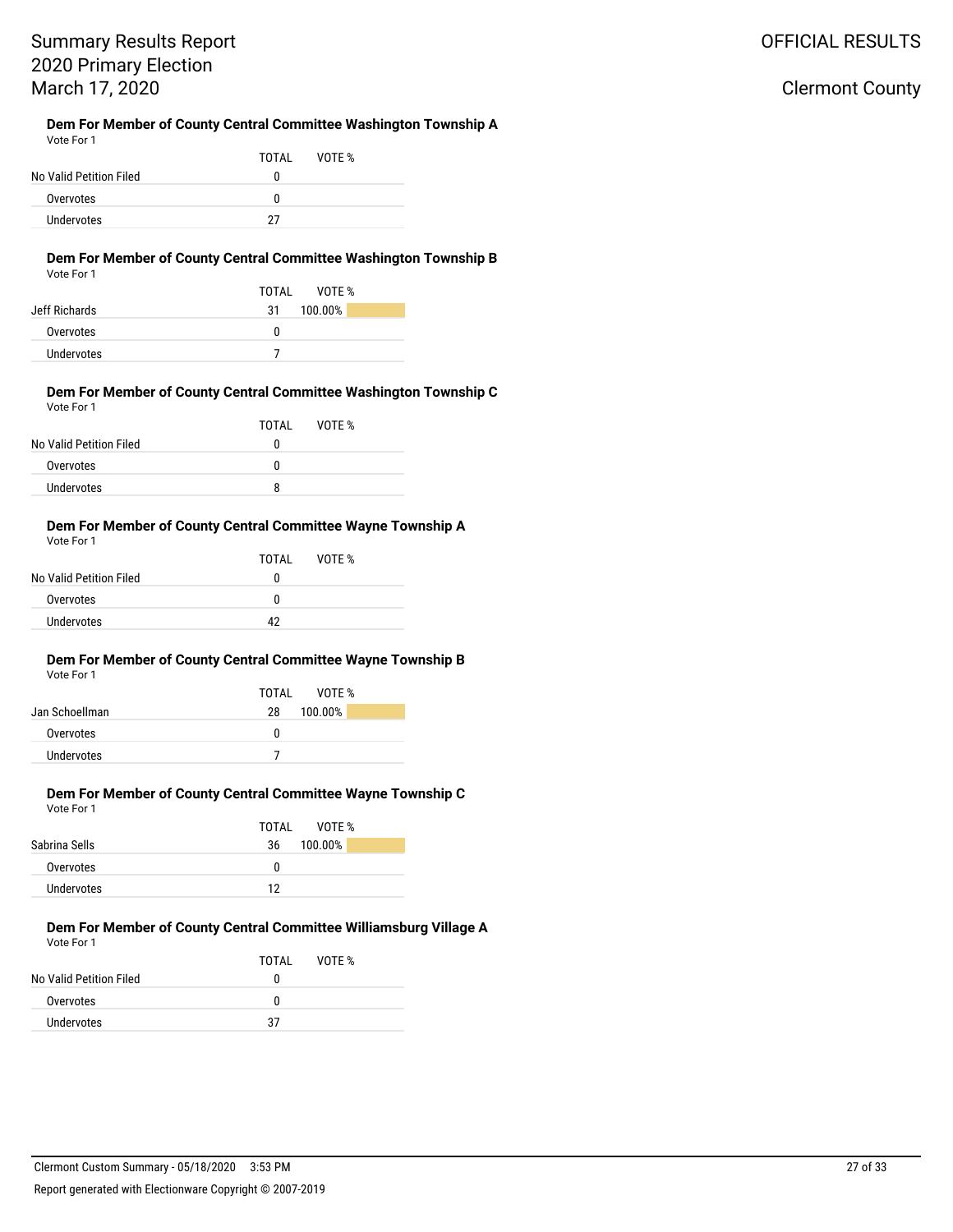Clermont County

#### **Dem For Member of County Central Committee Williamsburg Village C** Vote For 1

|                         | TOTAI | VOTE % |  |
|-------------------------|-------|--------|--|
| No Valid Petition Filed | o     |        |  |
| Overvotes               | n     |        |  |
| Undervotes              | 61    |        |  |

### **Dem For Member of County Central Committee Williamsburg Township A**

| Vote For |  |
|----------|--|
|          |  |

|                  | TOTAL<br>VOTF % |
|------------------|-----------------|
| Dexter K. Bastin | 100.00%<br>33   |
| Overvotes        | n               |
| Undervotes       | 22              |

#### **Dem For Member of County Central Committee Williamsburg Township B** Vote For 1

| .                       |       |        |  |
|-------------------------|-------|--------|--|
|                         | TOTAI | VOTE % |  |
| No Valid Petition Filed |       |        |  |
| Overvotes               | O     |        |  |
| Undervotes              | 69    |        |  |

#### **Dem For Member of County Central Committee Williamsburg Township C** Vote For 1

| .                       |       |        |  |
|-------------------------|-------|--------|--|
|                         | TOTAL | VOTE % |  |
| No Valid Petition Filed | O     |        |  |
| Overvotes               | n     |        |  |
| Undervotes              | 17    |        |  |

### **Dem For Member of County Central Committee Milford City H**

| Vote For 1 |
|------------|
|------------|

|                         | TOTAI | VOTF %  |  |
|-------------------------|-------|---------|--|
| Write-In Totals         | 12    | 100.00% |  |
| Write-In: Undeclared    | 10    | 83.33%  |  |
| Write-In: Natalie Brady | 2     | 16.67%  |  |
| Not Assigned            | 0     | 0.00%   |  |
| Overvotes               | 0     |         |  |
| Undervotes              | 102   |         |  |
|                         |       |         |  |

### **Rep For Delegates-at-Large and Alternates-at-Large to the National Convention**

| Vote For 1      |                   |
|-----------------|-------------------|
|                 | TOTAL VOTE %      |
| Donald J. Trump | 100.00%<br>22.277 |
| Overvotes       | O                 |
| Undervotes      | 1.987             |

#### **Rep For District Delegates and District Alternates to the National Convention (2nd District)** Vote For 1

| VOTE %<br>TOTAL |
|-----------------|
| 22.005 100.00%  |
| 0               |
| 2.259           |
|                 |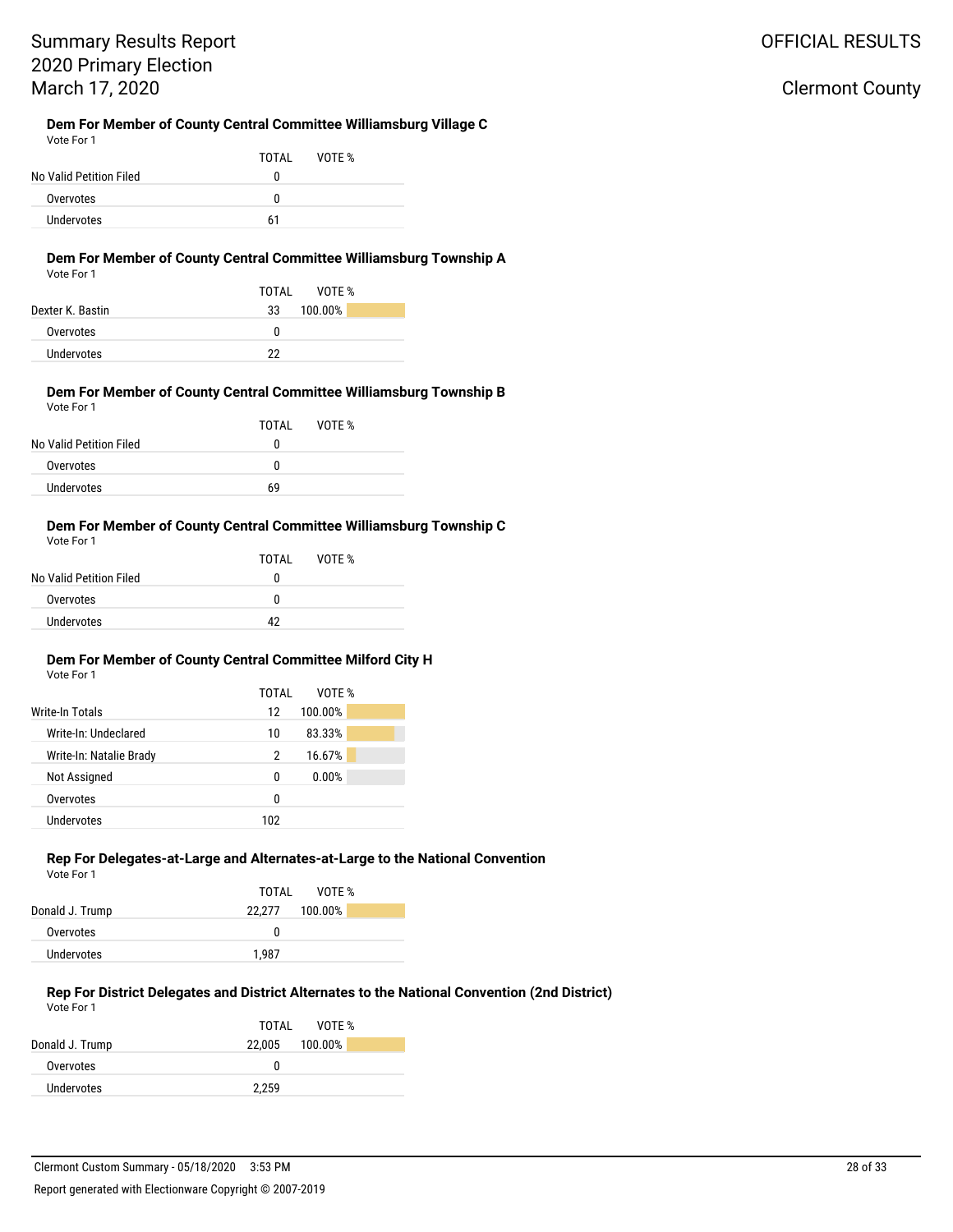### OFFICIAL RESULTS

### Clermont County

#### **Rep For Representative to Congress (2nd District)** Vote For 1

|                      | VOTE %<br>TOTAL  |
|----------------------|------------------|
| H. Robert Harris     | 4.80%<br>1.123   |
| <b>Brad Wenstrup</b> | 95.20%<br>22.292 |
| Overvotes            | 21               |
| <b>Undervotes</b>    | 828              |

### **Rep For Justice of the Supreme Court (1-1)**

Vote For 1

|                   | TOTAL<br>VOTF %   |
|-------------------|-------------------|
| Sharon L. Kennedy | 100.00%<br>20.264 |
| Overvotes         |                   |
| Undervotes        | 4.000             |

#### **Rep For Justice of the Supreme Court (1-2)** Vote For 1

|             | TOTAL VOTE %   |
|-------------|----------------|
| Judi French | 19.888 100.00% |
| Overvotes   | n              |
| Undervotes  | 4.376          |
|             |                |

#### **Rep For Judge of the Court of Appeals (12th District) 1-1** Vote For 1

|                      | TOTAL  | VOTE % |
|----------------------|--------|--------|
| Mary Lynne Birck     | 13,193 | 61.19% |
| <b>Matthew Byrne</b> | 4,838  | 22.44% |
| <b>Bill Coley</b>    | 1,716  | 7.96%  |
| Noah E. Powers, II   | 1,814  | 8.41%  |
| Overvotes            | 51     |        |
| Undervotes           | 2,652  |        |

#### **Rep For Judge of the Court of Appeals (12th District) 2-9** Vote For 1

|                       | TOTAI<br>VOTF % |
|-----------------------|-----------------|
| Robert A. Hendrickson | 18.590 100.00%  |
| Overvotes             | O               |
| Undervotes            | 5.674           |

#### **Rep For Member of State Central Committee, Man (14th District)** Vote For 1

|                    | TOTAL  | VOTE % |  |
|--------------------|--------|--------|--|
| <b>Chris Hicks</b> | 9.387  | 43.01% |  |
| Greg Simpson       | 12,437 | 56.99% |  |
| Overvotes          | 14     |        |  |
| <b>Undervotes</b>  | 2,426  |        |  |
|                    |        |        |  |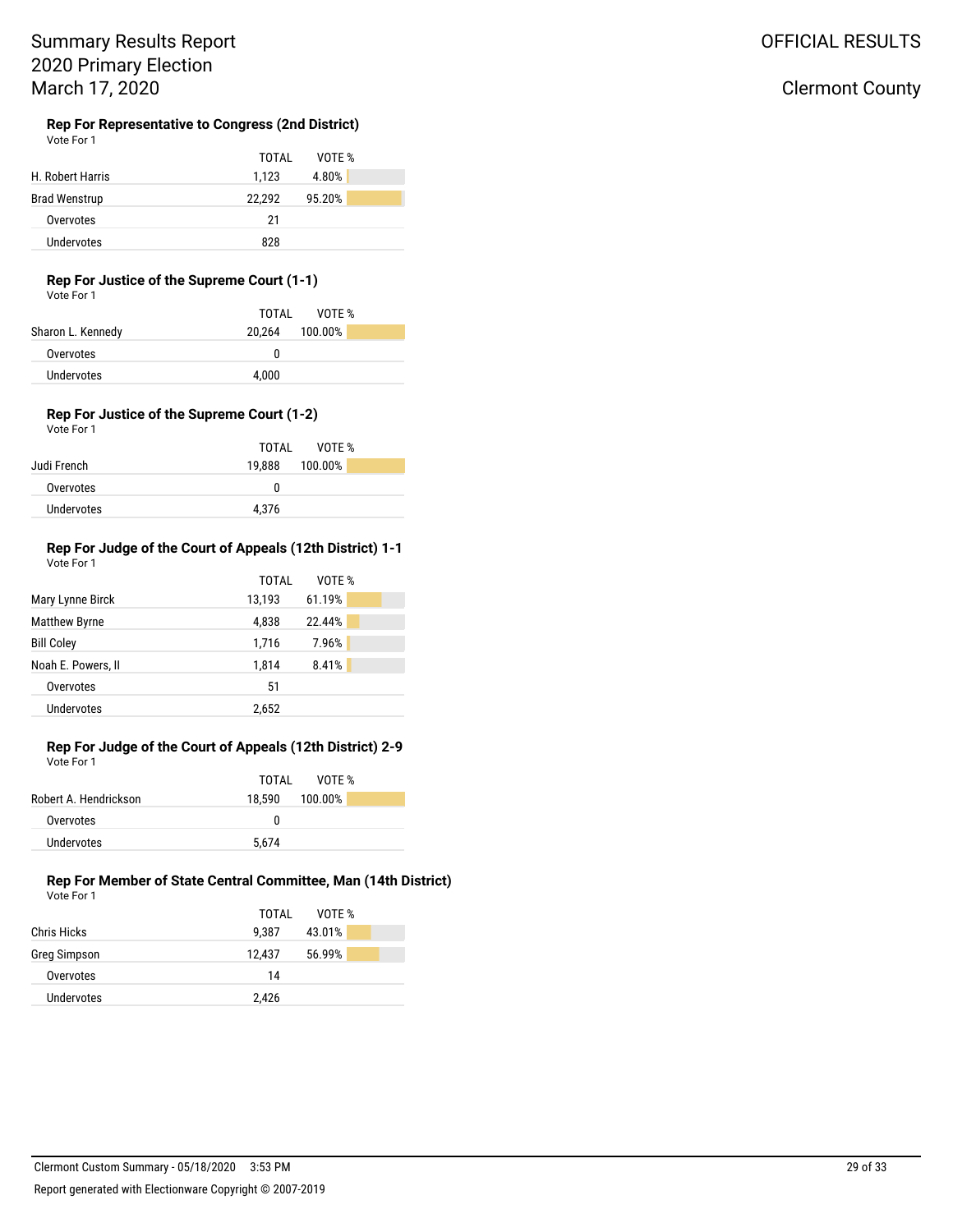#### **Rep For Member of State Central Committee, Woman (14th District)** Vote For 1

|               | TOTAL<br>VOTE %  |
|---------------|------------------|
| Gloria Martin | 67.24%<br>13,606 |
| Kay Reynolds  | 32.76%<br>6,629  |
| Overvotes     | 4                |
| Undervotes    | 4,025            |

### **Rep For State Senator (14th District)**

| Vote For 1 |  |
|------------|--|
|            |  |
|            |  |

|                  | TOTAI  | VOTE % |
|------------------|--------|--------|
| Terry A. Johnson | 15,419 | 67.96% |
| David Uible      | 7.271  | 32.04% |
| Overvotes        | 8      |        |
| Undervotes       | 1,566  |        |

### **Rep For State Representative (65th District)**

| Vote For 1 |  |  |
|------------|--|--|
|            |  |  |

|                       | TOTAL | VOTE % |  |
|-----------------------|-------|--------|--|
| <b>Dillon Blevins</b> | 2,113 | 14.89% |  |
| Joe Dills             | 5,879 | 41.43% |  |
| Jean Schmidt          | 6.197 | 43.67% |  |
| Overvotes             | 16    |        |  |
| <b>Undervotes</b>     | 589   |        |  |
|                       |       |        |  |

### **Rep For State Representative (66th District)**

| Vote For 1 |  |
|------------|--|
|------------|--|

|               | TOTAL | VOTE % |  |
|---------------|-------|--------|--|
| Adam C. Bird  | 3.647 | 40.52% |  |
| Allen Freeman | 3,036 | 33.73% |  |
| Nick Owens    | 2,317 | 25.74% |  |
| Overvotes     | 4     |        |  |
| Undervotes    | 466   |        |  |
|               |       |        |  |

### **Rep For Judge of the Court of Common Pleas (Probate/Juvenile Division)**

Vote For 1

|                  | TOTAL VOTE %   |
|------------------|----------------|
| James A. Shriver | 20,207 100.00% |
| Overvotes        | O              |
| Undervotes       | 4.057          |
|                  |                |

### **Rep For County Commissioner (1-2)**

|                        | TOTAI | VOTE % |
|------------------------|-------|--------|
| <b>Bonnie Batchler</b> | 9.973 | 44.06% |
| John Becker            | 8,768 | 38.74% |
| John K. McGraw         | 3.894 | 17.20% |
| Overvotes              | 18    |        |
| Undervotes             | 1,611 |        |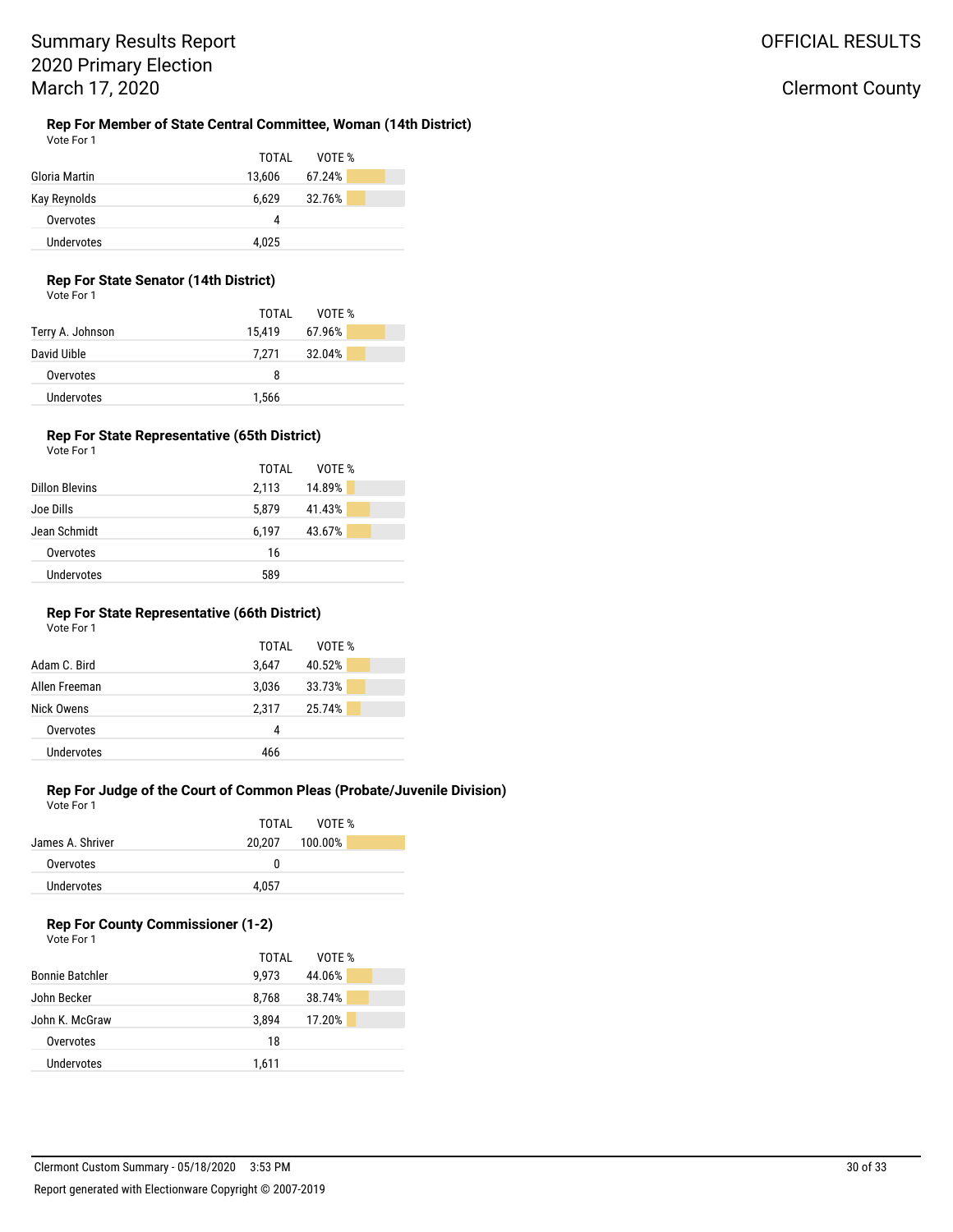### OFFICIAL RESULTS

# Clermont County

#### **Rep For County Commissioner (1-3)** Vote For 1

| TOTAL  | VOTE % |
|--------|--------|
| 8.196  | 36.70% |
| 14.138 | 63.30% |
| 4      |        |
| 1,926  |        |
|        |        |

### **Rep For Prosecuting Attorney**

Vote For 1

|                   | TOTAI<br>VOTF % |
|-------------------|-----------------|
| Mark J. Tekulve   | 20,083 100.00%  |
| Overvotes         | 0               |
| <b>Undervotes</b> | 4.181           |

#### **Rep For Clerk of the Court of Common Pleas** Vote For 1

|                    | TOTAL<br>VOTE % |
|--------------------|-----------------|
| Barbara Wiedenbein | 20.167 100.00%  |
| Overvotes          | o               |
| Undervotes         | 4.097           |
|                    |                 |

### **Rep For Sheriff**

Vote For 1

|                 | TOTAL VOTE %      |
|-----------------|-------------------|
| Robert S. Leahy | 100.00%<br>20.510 |
| Overvotes       | o                 |
| Undervotes      | 3.754             |

### **Rep For County Recorder**

Vote For 1

|                 | VOTF %<br>TOTAL   |
|-----------------|-------------------|
| Deborah Clepper | 20.312<br>100.00% |
| Overvotes       |                   |
| Undervotes      | 3.952             |

### **Rep For County Treasurer**

Vote For 1

| VOTF %<br>TOTAI   |
|-------------------|
| 100.00%<br>20.165 |
| 0                 |
| 4.099             |
|                   |

### **Rep For County Engineer**

Vote For 1

|              | VOTF %<br>TOTAI   |
|--------------|-------------------|
| Jeremy Evans | 100.00%<br>19.965 |
| Overvotes    | O                 |
| Undervotes   | 4.299             |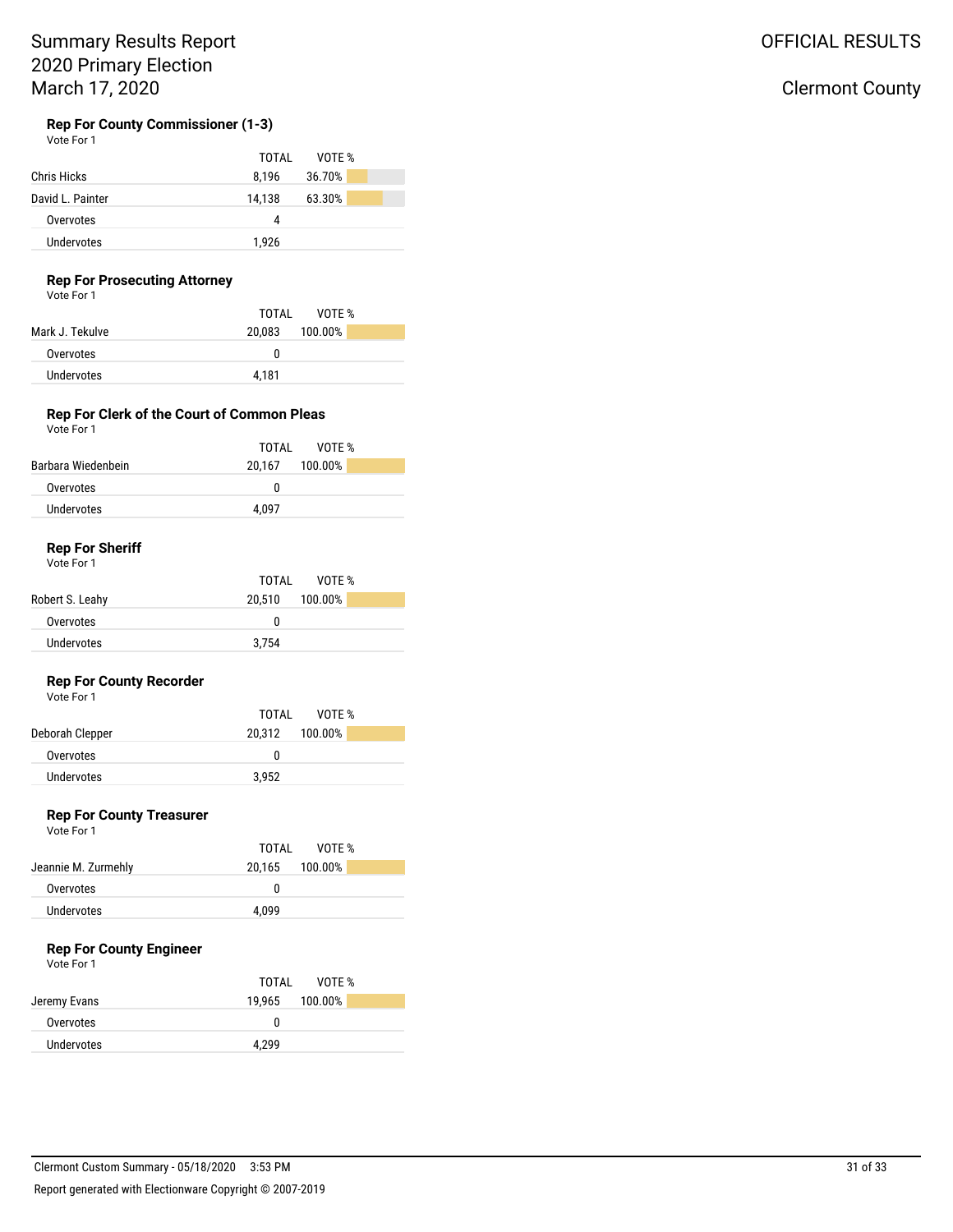# Clermont County

### **Rep For Coroner**

Vote For 1

|             | VOTF %<br>TOTAI |
|-------------|-----------------|
| Brian Treon | 19.684 100.00%  |
| Overvotes   | 0               |
| Undervotes  | 4.580           |

### **Little Miami Local School District**

Vote For 1

|                      | TOTAL | VOTF % |  |
|----------------------|-------|--------|--|
| FOR THE TAX I FVY    |       | 43.75% |  |
| AGAINST THE TAX LEVY | q     | 56.25% |  |
| Overvotes            | n     |        |  |
| Undervotes           | o     |        |  |

#### **Loveland City School District** Vote For 1

|                      | VOTE %<br>TOTAL |  |
|----------------------|-----------------|--|
| For the Tax Levy     | 41.93%<br>2.018 |  |
| Against the Tax Levy | 58.07%<br>2.795 |  |
| Overvotes            | O               |  |
| <b>Undervotes</b>    | 35              |  |

#### **New Richmond Exempted Village School District** Vote For 1

|                      | TOTAI | VOTE % |
|----------------------|-------|--------|
| For the Tax Levy     | 1.722 | 52.94% |
| Against the Tax Levy | 1.531 | 47.06% |
| Overvotes            | 0     |        |
| Undervotes           | 37    |        |

#### **West Clermont Local School District** Vote For 1

| 1                    |       |        |  |
|----------------------|-------|--------|--|
|                      | TOTAL | VOTE % |  |
| For the Tax Levy     | 7.285 | 52.66% |  |
| Against the Tax Levy | 6.548 | 47.34% |  |
| Overvotes            |       |        |  |
| Undervotes           | 174   |        |  |

# **Western Brown Local School District**

| Vote For 1           |       |        |  |
|----------------------|-------|--------|--|
|                      | TOTAI | VOTE % |  |
| For the Tax Levy     | 0     |        |  |
| Against the Tax Levy | o     |        |  |
| Overvotes            | o     |        |  |
| Undervotes           | o     |        |  |
|                      |       |        |  |